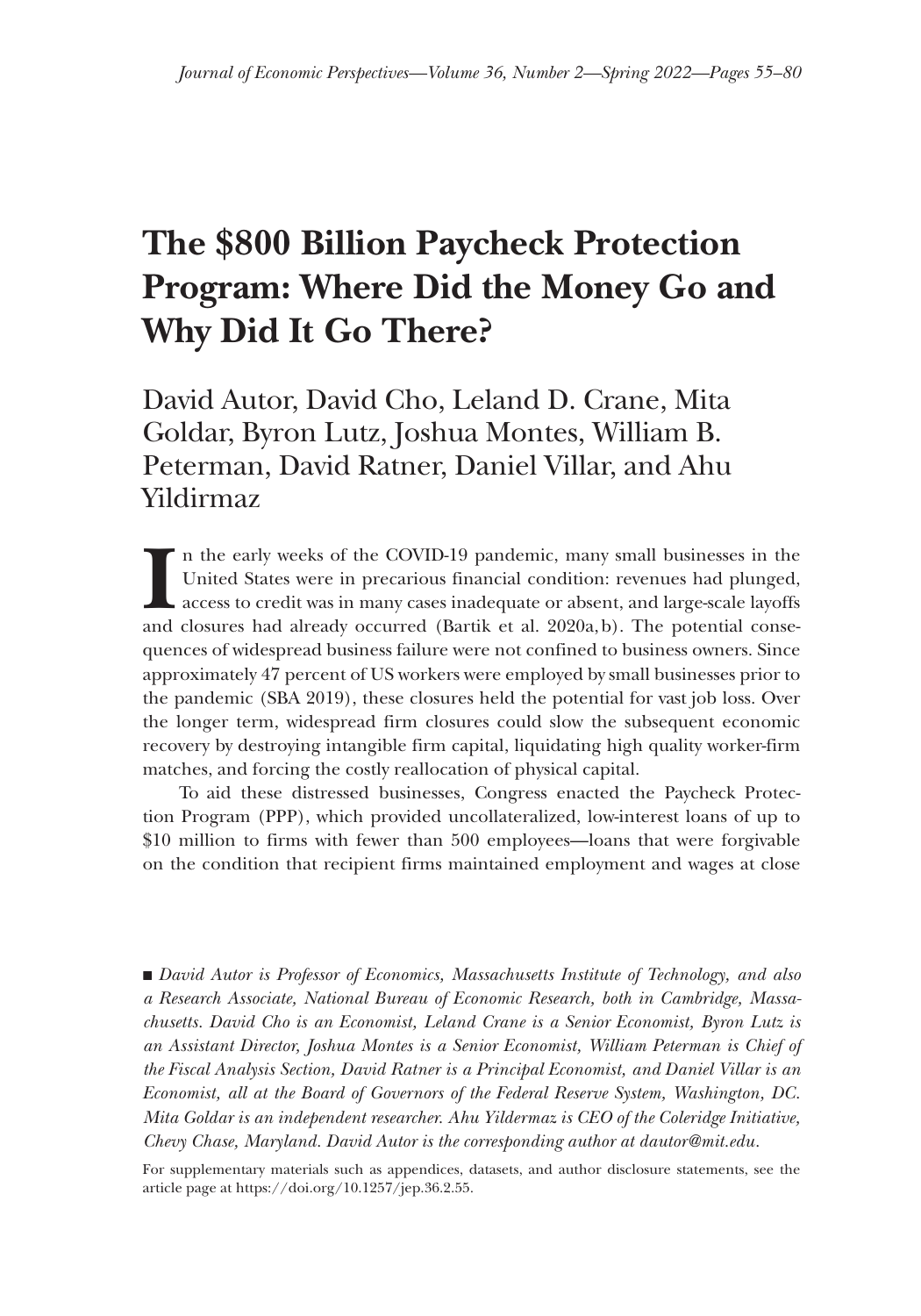to pre-crisis levels in the two to six months following loan receipt. The scale of the aid provided was extraordinary. By the time the program concluded in mid-2021, around \$800 billion in loans had been extended. Despite facing initial capacity constraints, the Paycheck Protection Program was notably successful in distributing a vast number of loans in short order: the take-up rate among eligible firms was 94 percent. Crucial to this rapid rollout was the decision to enlist the private sector to oversee the origination of all PPP loans, with the Small Business Administration (SBA) serving as the guarantor.

The Paycheck Protection Program was ultimately comparable in size to the two other major federal transfer programs enacted in response to the pandemic: expenditures on household payments—that is, stimulus checks—were around \$800 billion; and expenditures on expanded unemployment benefits totaled roughly \$680 billion under the Federal Pandemic Unemployment Compensation program (FPUC), Pandemic Unemployment Assistance program (PUA), and Pandemic Emergency Unemployment Compensation (PEUC) (CRFB 2021). As another standard of comparison, each of these three programs was roughly comparable in size to the *entire* American Recovery and Reinvestment Act of 2009 (ARRA), the principal fiscal stimulus enacted in response to the Great Recession of 2007–2009.

This paper explores who ultimately benefited from those \$800 billion in Paycheck Protection Program loans: concretely, where did the money go and why did it go there? We provide an answer in three steps. First, we consider how PPP funds flowed to three proximate sets of actors: workers who otherwise would have been laid off; creditors and suppliers of PPP-receiving businesses (for example, landlords, and utilities) who would otherwise not have received payments; and windfall transfers to PPP-recipient businesses (owners and shareholders) that would have maintained employment and met other financial obligations absent the PPP. Second, we calculate how these recipients were distributed across the household income distribution. Finally, we compare this allocation of funds to the household incidence of the two other major federal pandemic transfer programs: unemployment assistance and direct household payments. Our analysis combines lessons from existing research, including some of our own, and also presents new analysis using anonymized and aggregated payroll data from the private firm ADP, which processes payrolls for over 26 million individual workers in the United States per month.

The Paycheck Protection Program had measurable impacts. It meaningfully blunted pandemic job losses, preserving somewhere between 1.98 and 3.0 million job-years of employment during and after the pandemic at a substantial cost of \$169,000 to \$258,000 per job-year saved. PPP also reduced the rate of temporary closures among small firms, though it is less clear whether it reduced permanent closures. The majority of PPP loan dollars issued in 2020—66 to 77 percent did *not* go to paychecks, however, but instead accrued to business owners and shareholders. And because business ownership and share-holding are concentrated among high-income households, the incidence of the program across the household income distribution was highly regressive. We estimate that about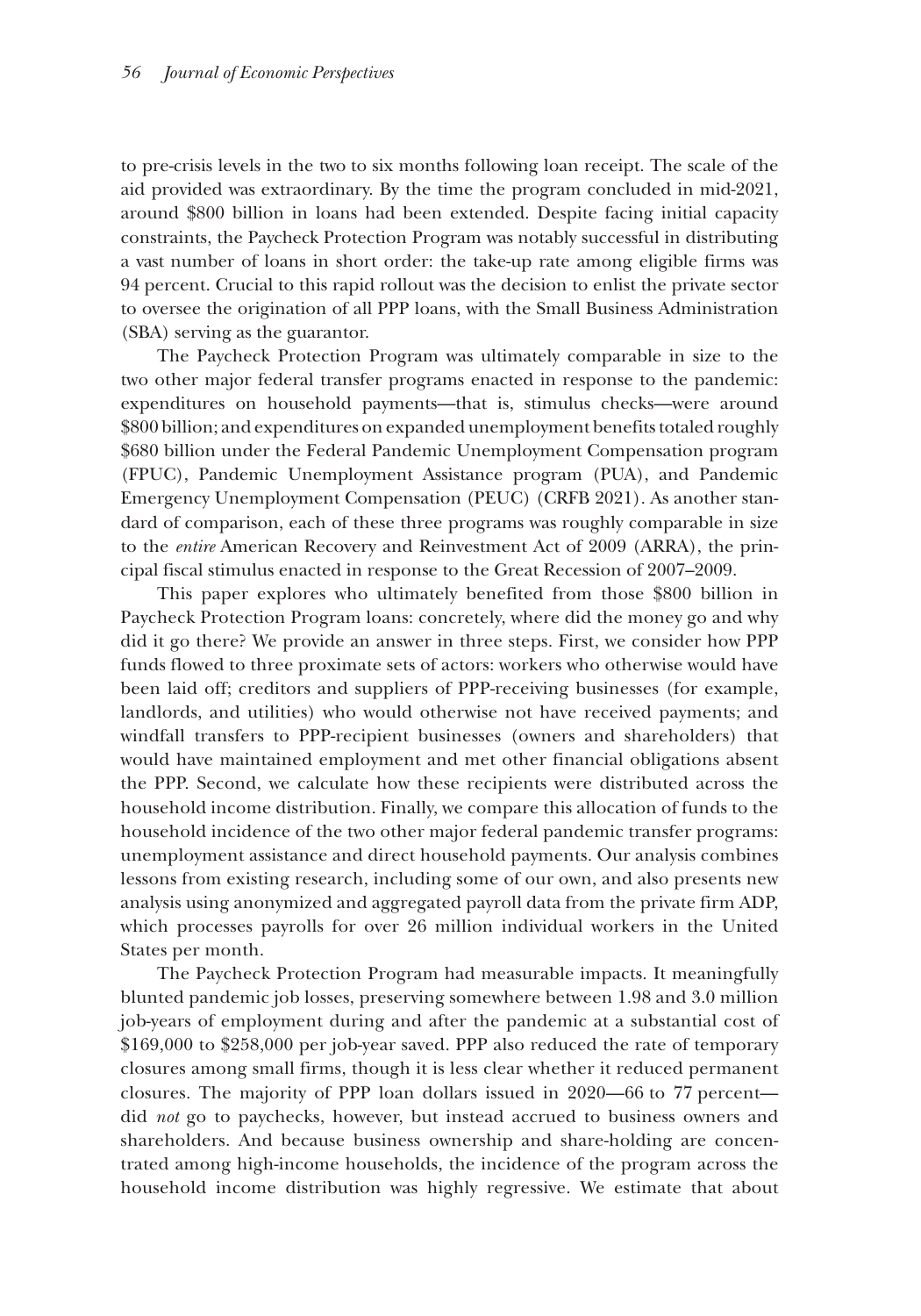three-quarters of PPP benefits accrued to the top quintile of household income. By comparison, the incidence of federal pandemic unemployment insurance and household stimulus payments was far more equally distributed.

Ironically, the program feature that arguably made the Paycheck Protection Program's meteoric scale-up possible is also the feature that made it potentially the most problematic: the program was essentially untargeted, aside from excluding firms with more than 500 workers (a rule further relaxed for some sectors). Small firms merely needed to attest that they were "substantially affected by COVID-19" to qualify, and almost all did so. Evidence strongly suggests that the program did not ultimately differentiate among firms or geographic areas according to need. This near absence of targeting virtually guaranteed that a large fraction of the first two tranches of \$525 billion in PPP loan dollars went to businesses that would have remained viable and retained their employees even absent PPP. Perhaps recognizing this program limitation, Congress explicitly targeted the final tranche (\$285 billion) of PPP loans in 2021 toward firms that had experienced revenue losses.

The Paycheck Protection Program's meteoric scale-up, its lack of targeting, and its highly regressive incidence reflect a key tradeoff that policymakers faced in March 2020 when crafting an emergency pandemic business loan program under severe time constraints: a lack of existing administrative infrastructure for overseeing large-scale, targeted federal support to US small businesses. Congress accordingly authorized the Small Business Administration (SBA) to harness the private sector to originate forgivable PPP loans and stipulated only a few coarse limitations on which firms could receive loans. These decisions rapidly opened the PPP floodgates to essentially all firms with fewer than 500 employees. Had policymakers instead insisted on better targeting, this would have likely substantially slowed aid delivery and reduced program efficacy. A key takeaway from the PPP experience is that building administrative capacity now would enable greatly improved targeting of either employment or business liquidity when the next pandemic or other largescale economic emergency occurs, as it surely will.

# **The Basics**

The Paycheck Protection Program sought to issue forgivable loans to small firms facing financial distress.<sup>1</sup> Businesses were permitted to draw PPP loans worth up to ten weeks of payroll costs—including wage and salary compensation not to exceed \$100,000 per worker, as well as paid leave, health insurance costs, other benefit costs, and state and local taxes—with a maximum loan size of \$10 million dollars.

<span id="page-2-0"></span><sup>&</sup>lt;sup>1</sup>The Paycheck Protection Program was one of four large government direct-lending programs introduced during the pandemic; the other three programs were the Main Street Lending Program, Corporate Credit Facilities, and Municipal Liquidity Facility. These programs jointly covered a large swath of the US economy (Decker et al. 2021).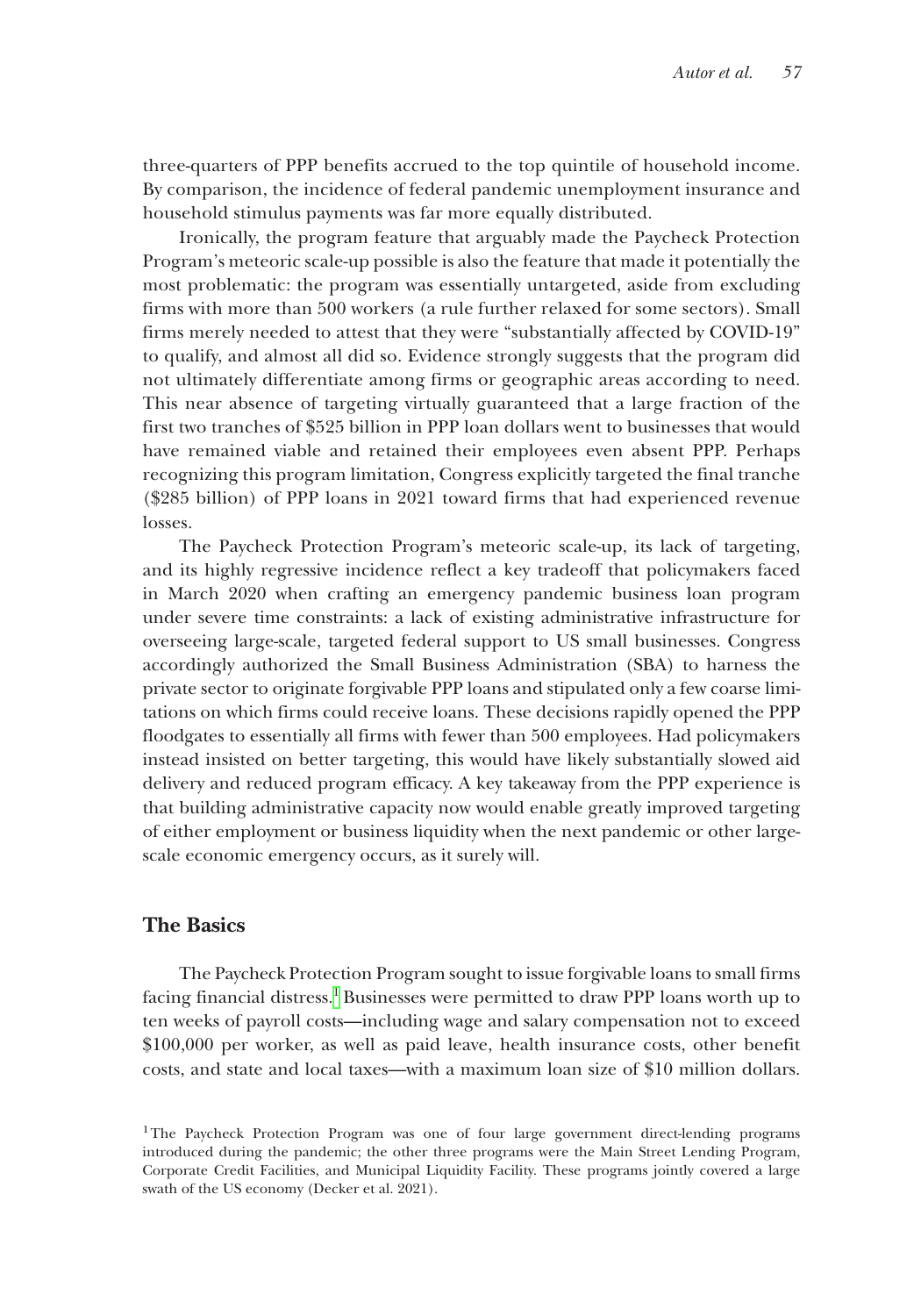Although the Small Business Administration issued the loan guarantees and would ultimately determine whether loans would be forgiven, PPP loans were processed and delivered through the nation's banking system.

The program received three tranches of funding. The Coronavirus Aid, Relief, and Economic Security Act of 2020 (CARES) established the Paycheck Protection Program and provided \$350 billion in appropriations on March 27, 2020. Subsequently, the Paycheck Protection Program and Health Care Enhancement Act,which passed on April 24, 2020, provided an additional \$320 billion in appropriations. A third tranche of \$285 billion was signed in to law on December 27, 2020, as part of the Consolidated Appropriations Act of 2021. Finally, early on in the pandemic, the Federal Reserve introduced the Paycheck Protection Program Liquidity Facility (PPLF) to bolster the ability of the banking system to provide PPP loans (Anbil et al. 2021).

Loans from the first two tranches were issued in 2020 and available to firms meeting the definition of a small business in the Paycheck Protection Program. In most industries, but not all, this required having fewer than 500 employees. The third tranche provided loans to firms in 2021 that had not previously taken out a PPP loan. It also provided "second draw" loans for firms that had already taken out a PPP loan, had fewer than 300 employees, and had experienced a significant revenue loss in 2020. About 75 percent of the third tranche of funding went to second-draw loans.

While the moniker Paycheck Protection Program suggests that the program was focused solely on employment, the criteria for loan forgiveness reveal another complementary goal: providing firms with liquidity to meet non-compensation obligations to creditors (like suppliers, banks, and landlords). Businesses had to do four things to qualify for PPP loan forgiveness: 1) spend at least 60 percent of the loan amount on payroll expenses; 2) spend (at least) the full loan amount on total qualifying expenses, including payroll, utilities, rent, and mortgage payments; 3) maintain average full-time equivalent employment at its pre-crisis level; and 4) maintain employee wages at no lower than 75 percent of their precrisis level. These criteria applied to a "covered period" that started on the date of loan disbursal and ran for 8 to 24 weeks, with the interval at the firm's discretion.

If these criteria were not met, the Small Business Administration offered alternative routes to forgiveness. Businesses could exercise a "safe harbor" option to meet the employment and wage criteria by restoring their full-time equivalent employment and wage rates to their pre-COVID level by the end of 2020 (or by the end of the covered period for loans issued in 2021). A second safe harbor absolved firms of the need to restore full pre-pandemic employment levels if they could document in "good faith" that other pandemic provisions (for example, lockdowns) made it infeasible to return to full business activity. These safe harbor provisions made the employment criteria far less onerous. Moreover, firms that did not meet all criteria could also receive partial loan forgiveness. As of late 2021, 94 percent of PPP loans issued in 2020 had applied for forgiveness and virtually all such applications had been approved by the Small Business Administration (SBA 2021).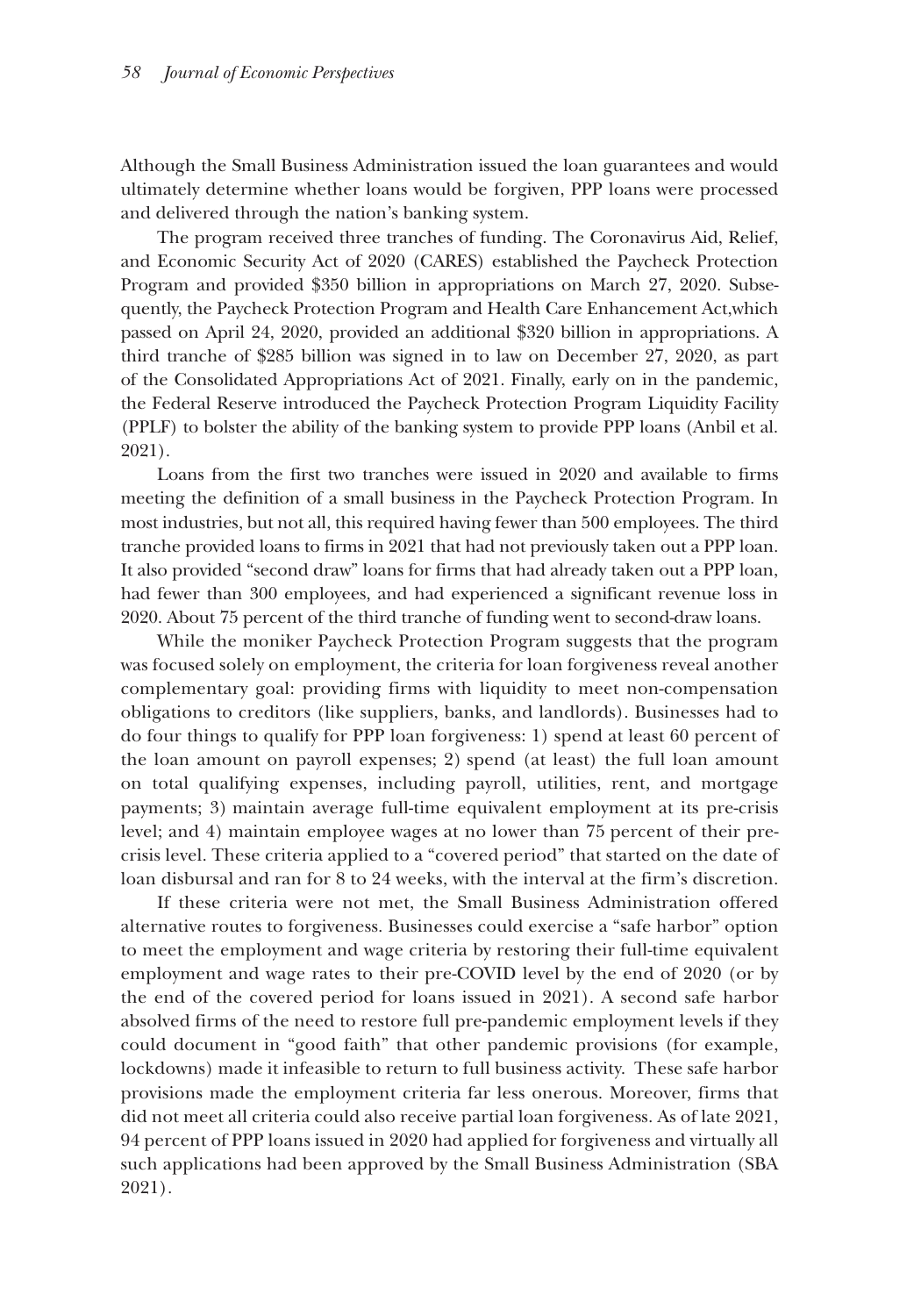One reason that almost all firms were able to meet these criteria is that they were retroactively loosened in June 2020, well after most PPP loans were issued (the discussion above pertains to the revised rules). Adding to the windfall, Congress amended the tax treatment of PPP loans in January 2021 to enable businesses to claim deductions for expenses paid with PPP loans (for example, wages, rent, utilities, etc.) without treating PPP loans as taxable business revenue. This retroactive change, which cost the Treasury an estimated \$100 billion in foregone tax revenue, effectively allowed some firms to pay a negative tax rate on PPP income (Harney and Mott 2021). For simplicity, our primary distributional accounting exercise below does not adjust for the additional tax subsidy provided to PPP recipients through this provision, though we briefly estimate its distributional implications—which are highly regressive.

### **A Timeliness versus Targeting Tradeoff**

Fiscal interventions during economic downturns are often judged based on whether they are targeted, timely, and temporary (Elmendorf and Furman 2008). The Paycheck Protection Program was clearly *temporary*. How did it do on the other two T's?

#### **Timeliness**

The program deserves high marks for timeliness. When the pandemic began, no existing federal program had the scale to quickly distribute hundreds of billions of dollars to small businesses. The only other possible mechanism seemed to be state unemployment insurance systems (Bernstein and Rothstein 2020), but these systems struggled to handle the flood of initial unemployment insurance claims, and struggled further when tasked with distributing the enhanced unemployment benefits provided by the Coronavirus Aid, Relief, and Economic Security Act of 2020. It seems unlikely that state unemployment insurance systems could have handled an additional novel burden (Hubbard and Strain 2020).

Despite these obstacles, the Paycheck Protection Program succeeded in delivering a staggering sum of money over a two-month period in spring 2020. This can be seen in [Table 1.](#page-5-0) As shown in column 3 of panel A, \$505 billion in first draw loans were issued to firms with fewer than 500 employees (column 3) and all but 7 percent of these were issued in 2020 (column 6). A very large share of these loans were issued in April and May (not shown). Finally, the memo lines show that non-employer businesses—for example, the self-employed—received \$43 billion in first draw loans and employers with more than 500 employees received a relatively small \$18 billion.

One emblem of the Paycheck Protection Program's success is its market penetration, which we define as the employment-weighted share of firms that received PPP loans and will refer to as the takeup rate. We make use of loan-level data from the PPP on the size of each firm that received a PPP loan, along with publicly available employment data from the Census Bureau's Statistics of US Businesses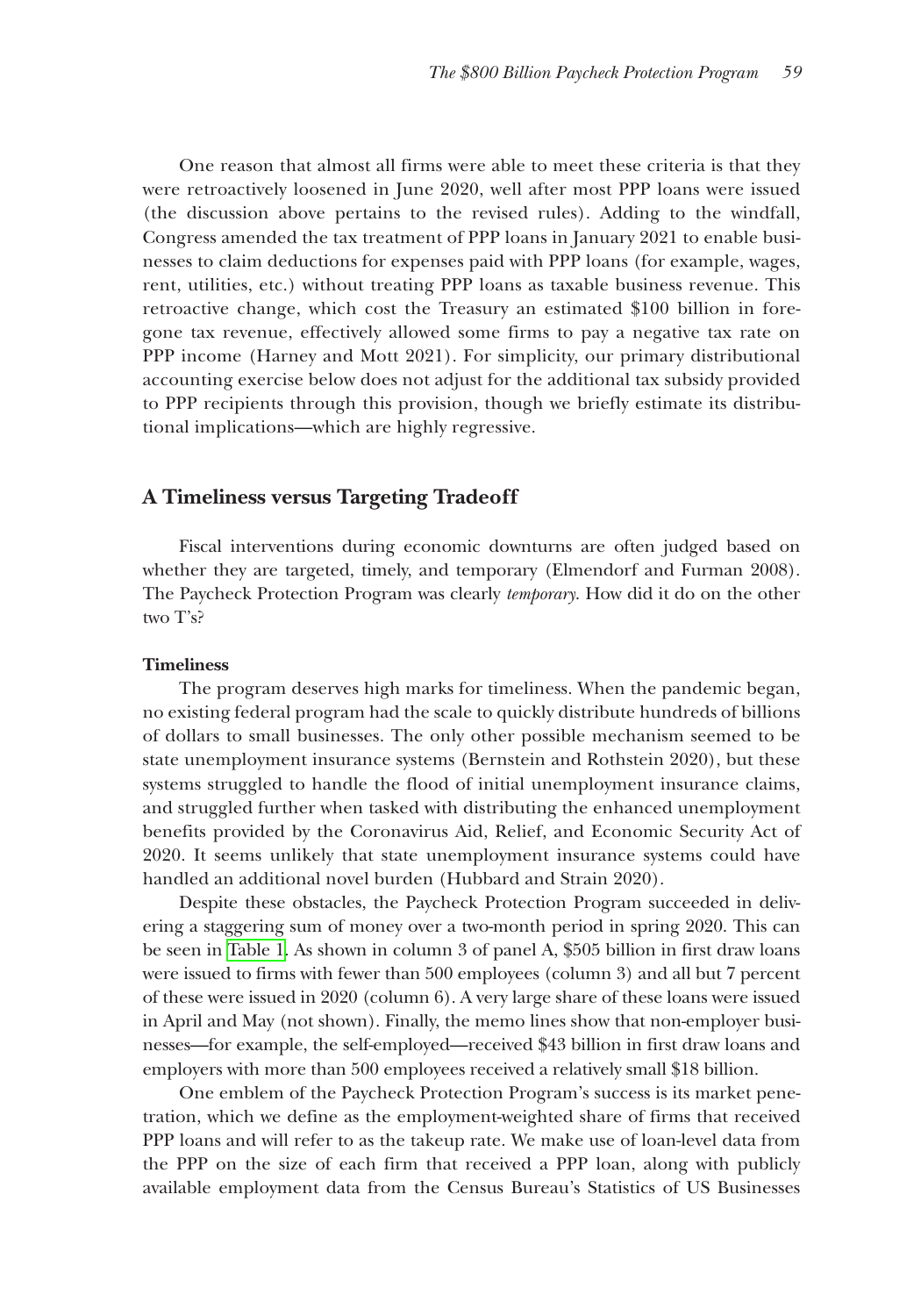<span id="page-5-0"></span>

| Table 1 |                                   |  |
|---------|-----------------------------------|--|
|         | <b>PPP Loans by Employer Size</b> |  |

| Employer<br>size<br>(1) | Employment<br>share<br>(2) | Loan<br>\$ (billions)<br>(3) | Share of $$$<br>(4) | Take-up rate<br>(5) | % of \$ received<br>in 2020<br>(6) |                     |     |    |       |     |     |
|-------------------------|----------------------------|------------------------------|---------------------|---------------------|------------------------------------|---------------------|-----|----|-------|-----|-----|
|                         |                            |                              |                     |                     |                                    | A. First draw loans |     |    |       |     |     |
|                         |                            |                              |                     |                     |                                    | $1 - 4$             | 10% | 44 | $9\%$ | 81% | 84% |
| $5 - 9$                 | 11%                        | 54                           | 11%                 | 98%                 | 93%                                |                     |     |    |       |     |     |
| $10 - 49$               | 35%                        | 182                          | 36%                 | 99%                 | 96%                                |                     |     |    |       |     |     |
| $50 - 149$              | 23%                        | 122                          | 24%                 | 97%                 | 98%                                |                     |     |    |       |     |     |
| 150-299                 | 13%                        | 64                           | 13%                 | 91%                 | 98%                                |                     |     |    |       |     |     |
| 300-499                 | $9\%$                      | 40                           | $8\%$               | 87%                 | 97%                                |                     |     |    |       |     |     |
| $1 - 499$               | 100%                       | 505                          | 100%                | 94%                 | 93%                                |                     |     |    |       |     |     |
| Memo:                   |                            |                              |                     |                     |                                    |                     |     |    |       |     |     |
| Non-employers           |                            | 43                           |                     |                     | 25%                                |                     |     |    |       |     |     |
| Employers 500+          |                            | 18                           |                     |                     | 93%                                |                     |     |    |       |     |     |
| B. Second draw loans    |                            |                              |                     |                     |                                    |                     |     |    |       |     |     |
| $1 - 4$                 | 10%                        | 17                           | $9\%$               | 30%                 |                                    |                     |     |    |       |     |     |
| $5 - 9$                 | 11%                        | 25                           | 13%                 | 43%                 |                                    |                     |     |    |       |     |     |
| $10 - 49$               | $35\%$                     | 87                           | 46%                 | 45%                 |                                    |                     |     |    |       |     |     |
| $50 - 149$              | 23%                        | 45                           | 24%                 | 34%                 |                                    |                     |     |    |       |     |     |
| 150-299                 | 13%                        | 14                           | $8\%$               | 29%                 |                                    |                     |     |    |       |     |     |
| 300-499                 | $9\%$                      | 1                            | $0\%$               | $3\%$               |                                    |                     |     |    |       |     |     |
| 1-499                   | 100%                       | 189                          | 100%                | 34%                 |                                    |                     |     |    |       |     |     |
| Memo:                   |                            |                              |                     |                     |                                    |                     |     |    |       |     |     |
| Non-employers           |                            | 11                           |                     |                     |                                    |                     |     |    |       |     |     |
| Employers 500+          |                            | 0.2                          |                     |                     |                                    |                     |     |    |       |     |     |

*Source:* Authors' analysis of Census Bureau Statistics of US Businesses (SUSB) 2018, BLS BED, and SBA PPP data.

*Note:* Panels A and B reflect data on employer businesses. The main panels exclude loans to the selfemployed, sole proprietors, independent contractors, and single-member LLCs with only one reported job because non-employers are excluded from the SUSB data used to calculate the denominator of the takeup rates displayed in column 5. The roughly 4.6 million non-employer loans (constituting about 8 percent of total loan dollars) are reported in the first memo lines of each panel. As PPP loan-level data censor firm size at 500, in the main panels of the table we restrict attention to loans to businesses smaller than 500; loans to businesses reported as having 500 employees in the PPP loan-level data are reported in the second memo line of each panel. Loans to businesses in Guam, Puerto Rico, and the Virgin Islands are excluded. Loans to businesses in the following NAICS industries are excluded as they are out of scope for the SUSB data used in columns 2 and 5: 111, 112, 482, 491, 525110, 525120, 525190, 525920, 541120, 814, and 92.

(SUSB). SUSB data provide total employment for a number of categories of firm size which we use to form the rows of Table 1. For each size category, the takeup rate is the ratio of the total number of employees at PPP-receiving firms from the PPP loan data divided by total employment from SUSB. For example, in the PPP loan data, in the size bin 10–49, there were 1.3 million first-draw loans to firms with a total of 21.4 million employees over 2020 and 2021. In the aggregate, the SUSB data from 2018 (the latest available) report that there were 21.4 million employees in firms with between 10 and 49 workers; accounting for the growth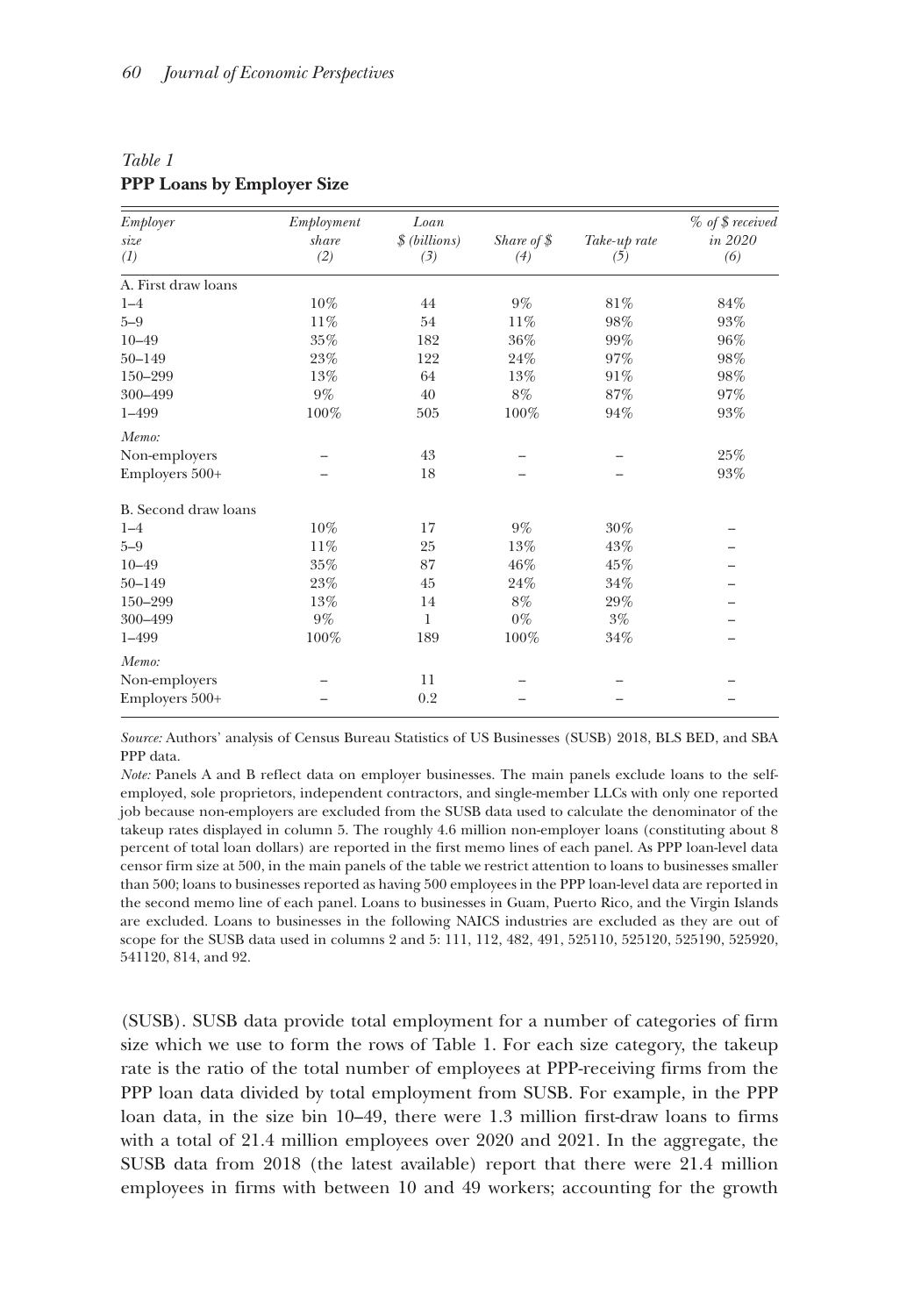of employment between 2018 and before the pandemic, aggregate employment between 10 and 49 was 21.7 million. Thus, the takeup rate in this group is 99 percent (21.4 million/21.7 million), as given in column 5. We note that these estimated takeup rates are constrained by significant data limitations in determining the set of firms eligible for a PPP loan, inaccuracies in the reporting of firm size in PPP loanreceipt data, the possibility of fraudulent loans, and other measurement issues. (See the online Appendix, available with this article at the *JEP* website, for further details on the methodology underlying Table 1, as well as additional information on the subsequent analysis in this paper.)

Overall, we estimate that 94 percent of employers with fewer than 500 employees took up a Paycheck Protection Program loan; consistent with this high takeup rate, the distribution of loan dollars is tightly in line with employment shares compare columns 2 and 4. Indeed, the fact that the second tranche of PPP funding concluded without exhausting all available funds suggests that the program had achieved something close to saturation in its first five months of operation. While near-universal participation in a government program is not altogether surprising since the program in most cases constituted a pure cash transfer, it is nevertheless a substantial administrative accomplishment: merely handing out \$500 billion dollars in two months takes many hands. As noted above, this accomplishment would likely have been infeasible had Congress not authorized the Small Business Administration to enlist the private banking sector to issue PPP loans.

The early rollout of the Paycheck Protection Program in April and May 2020 did, however, stumble on two hurdles. First, initial demand for loans significantly exceeded the ability of banks to deliver them. In the face of these capacity constraints, banks appear to have prioritized firms with which they had a preexisting relationship (Amiram and Rabetti 2020; Cororaton and Rosen 2021; Joaquim and Netto 2021; Granja et al. 2020; Li and Strahan, 2020). Larger firms, which tend to have ongoing banking relationships, accessed PPP funds sooner than smaller firms on average. Moreover, as most small business lending is sourced from local banks (Brevoort et al. 2010), the aptitude and willingness of local banks to process loan applications generated significant geographic heterogeneity in the initial distribution of loans (Bartik et al. 2021; Li and Strahan 2020).

The second hurdle was the significant uncertainty and confusion among businesses and banks over the specifics of the program, particularly over whether the loans would be forgiven. For example, in April 2020, the Small Business Administration announced that publicly traded companies were unlikely to satisfy the required good faith certification of need for a loan from the Paycheck Protection Program and stipulated a time window in which firms could return loans. Simultaneously, the Treasury Department announced that loans in excess of \$2 million would be subject to review and warned of possible criminal charges for those who failed the review. These issues were resolved over the course of several months. By the second round of funding, confusion about eligibility and forgiveness terms had abated. Meanwhile, initially underperforming banks upped their loan tempo, and non-banks stepped into fill gaps in local loan provision (Granja et al. 2020; Erel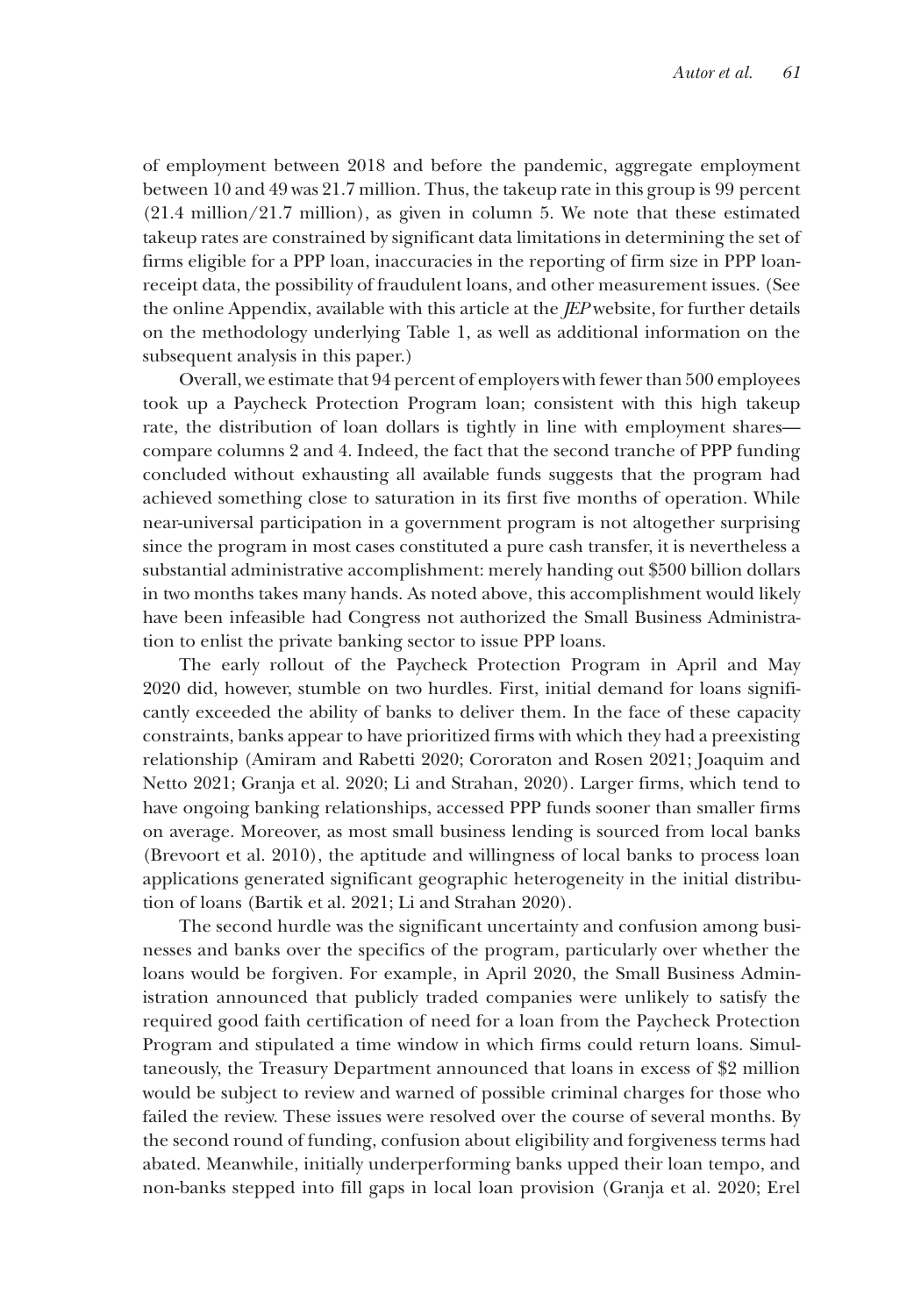and Liebersohn 2020). By July 2020, virtually all firms that would access a PPP loan in 2020 had done so.

The delay in delivering funds in April and May 2020 had real consequences. Doniger and Kay (2021) and Kurmann et al.(2021) find that loans received even a little earlier had a more pronounced effect on employment than those issued a bit later. Meanwhile, as we show below, the third tranche of loans, which did not go out until 2021, had no discernible effect on employment, perhaps because this tranche was issued when the labor market was already rapidly recovering.

#### **Targeting**

The rapid, near-universal takeup of Paycheck Protection Program loans in 2020 is inseparable from the reality that the program was essentially untargeted. That takeup was around 94 percent of *all* small businesses means that loans reached the most and least distressed firms—and all those in between—in nearly equal proportions. This observation helps to explain why there is little geographic correlation between the size of the initial COVID local economic shock, prior to PPP's passage, and subsequent PPP participation (Granja et al. 2020).

Around \$200 billion in so-called second draw loans were issued in 2021—see column 3 of Table 1, panel B. Unlike the first two tranches of Paycheck Protection Program funds, these loans were explicitly targeted at firms that had experienced significant revenue losses over the course of the pandemic (and had already received a first PPP loan). We find a much higher correlation between PPP loan volumes and state-level employment declines for loans issued in 2021 than those issued in 2020 (see online Appendix Figure B.1), suggesting that this targeting was more than nominal. Nevertheless these loans do not appear to have boosted employment, as we show below.

# **What Did the Paycheck Protection Program Accomplish?**

#### **Supporting Employment**

A first step in calculating where the Paycheck Protection Program money went is to determine what fraction of funding went to paychecks that would otherwise not have been paid. Because PPP was ultimately taken up by almost all small businesses, we lack an ideal control group for making experimental comparisons. Nevertheless, a burgeoning literature, our own analysis included, indicates that PPP substantially boosted payroll employment.

The simplest and arguably most credible—though not necessarily most complete—method to assess the employment effects of the Paycheck Protection Plan is to compare the trajectory of employment at firms below the 500-employee initial-eligibility threshold to employment at ineligible firms above this threshold during the course of the pandemic. [Figure 1—](#page-8-0)which is similar to our analysis in Autor et al.(2020)—presents this comparison using ADP payroll data. Employment is indexed to each firm's average level of employment in February 2020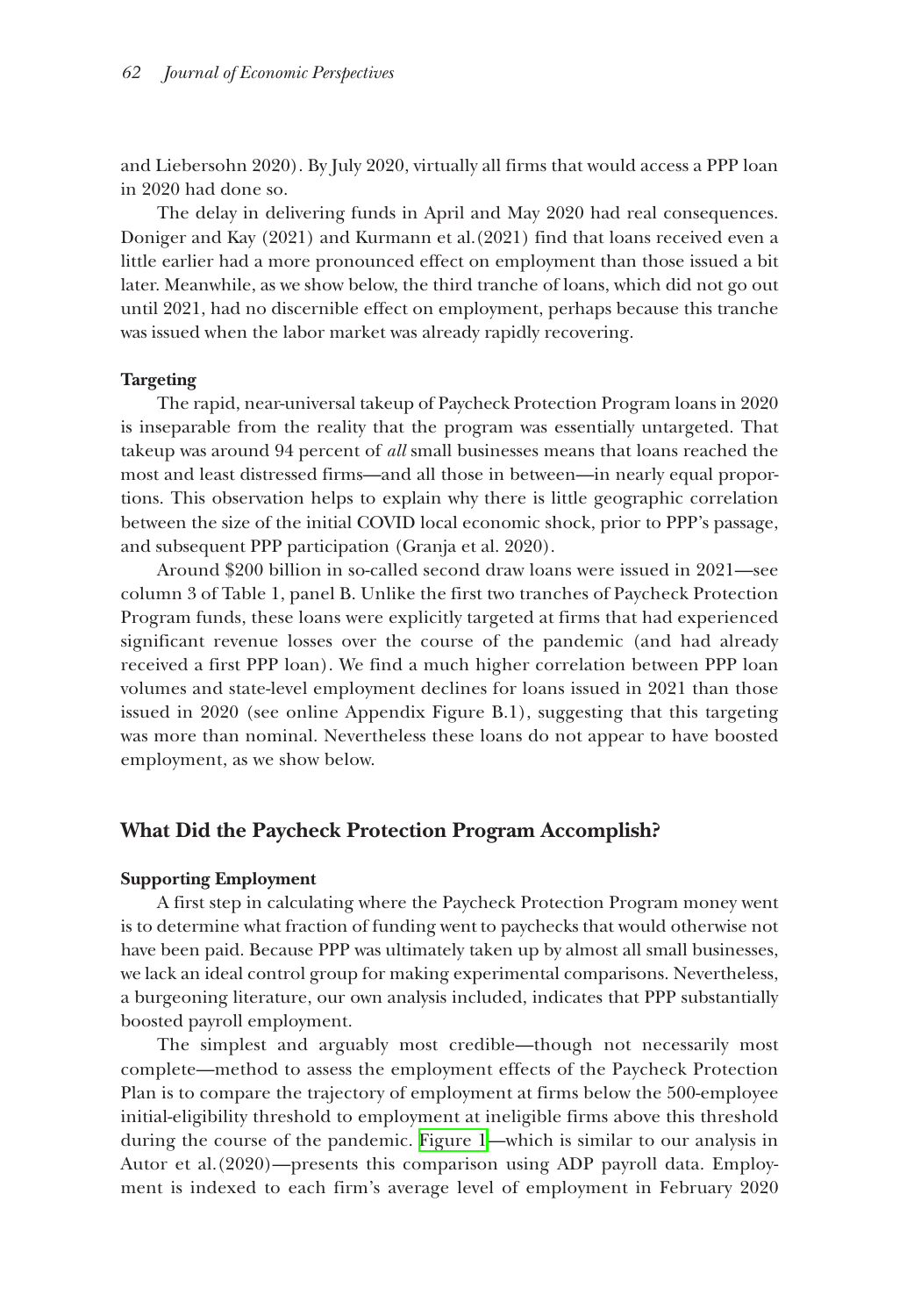

# <span id="page-8-0"></span>*Figure 1* **Employment by Firm Size for Industries with PPP Eligibility at 500 Workers**

*Source:* Author's calculations using ADP data.

*Note:* Each series represents average employment for firms with that particular range of workers during 2019 (on average) and in February 2020. Data are weighted by each firm's employment as of February 2020. Sample reflects firms that were present in the ADP data for all 12 months of 2019.

(immediately before the pandemic) for two employment size classes: 401–500 employees (in blue) and 501–600 employees(in red). Employment declines in parallel for these groups of firms at the start of the crisis. Following the launch of PPP, these trends diverge, with employment at firms that are likely eligible for PPP loans (401–500 employees) falling by substantially less than employment at firms that are likely ineligible (501–600). Approximately a month after the start of the PPP, employment had fallen by approximately 4 percent less at likely-eligible firms than at likely-ineligible firms. In the months thereafter, employment levels relative to baseline at likely-eligible and likely-ineligible firms gradually converged, with the difference falling to less than 2 percent by the start of July 2020. It disappeared altogether by September 2020.

Our formal econometric analysis of the employment effects of the Paycheck Protection Program in Autor et al.(2020) exploits this comparison of firms above versus below the size eligibility threshold, while additionally controlling for the differential impact of the pandemic across industries and states. After accounting for the fact that not all eligible firms received a loan, particularly in the initial months of the program, we estimate that taking out a PPP loan boosted firm employment by between 4 and 10 percent in mid-May and by 0 to 6 percent by the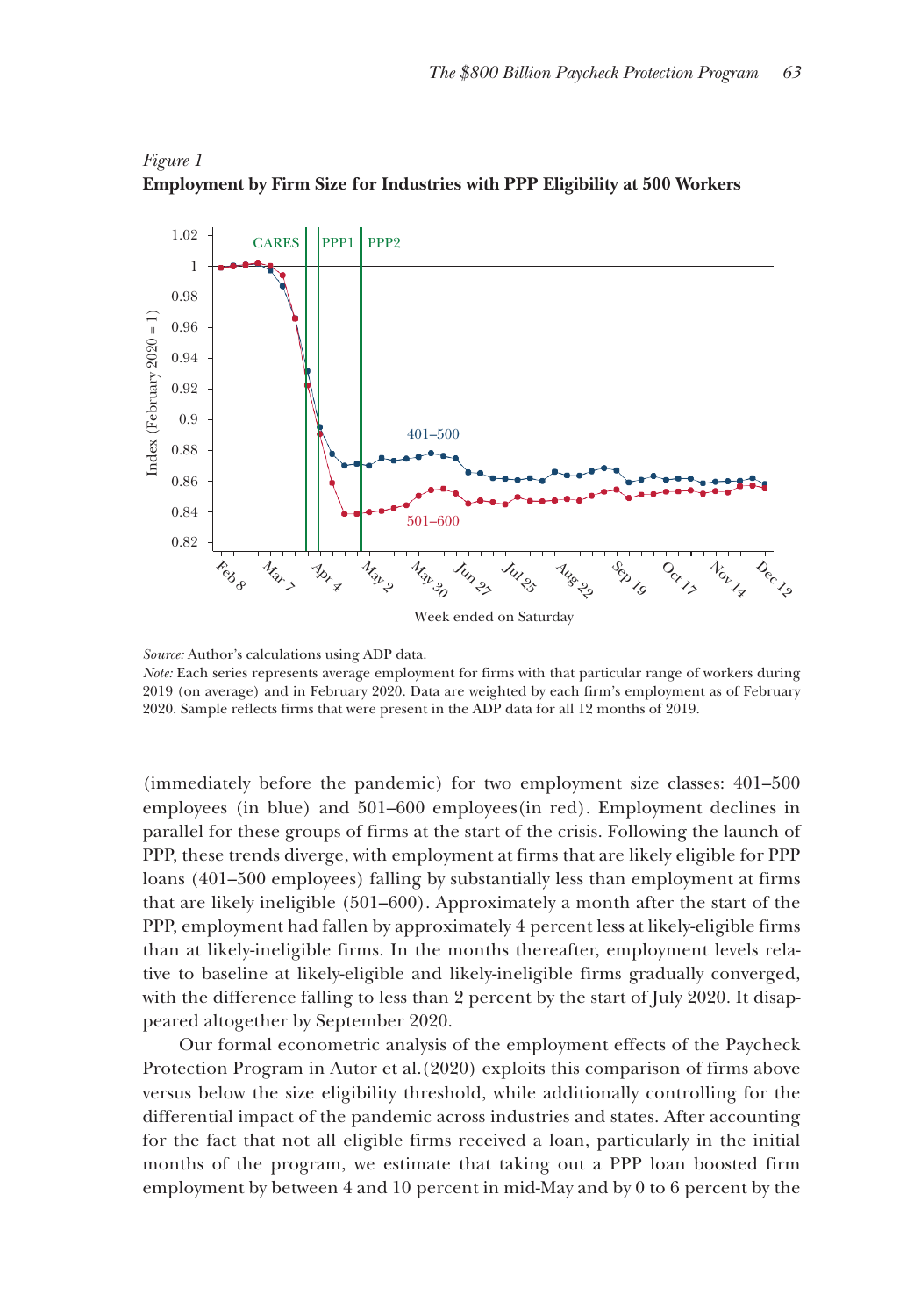end of the year.<sup>2</sup> Our best evidence is that about 2.97 million jobs per week were preserved by the Paycheck Protection Program in the second quarter of 2020, and 1.75 million jobs per week were preserved in the fourth quarter. Chetty et al. (2020) and Hubbard and Strain (2020) conduct similar analysis exploiting the eligibility size threshold, using non-ADP data sources, and reach broadly similar conclusions. Assuming that the employment effect declines linearly from its peak in May 2020 to zero by June 2021 implies that PPP saved 1.98 million worker years of employment at the very substantial cost of \$258,000 per worker-year retained.

These estimates based on eligibility thresholds are subject to an important caveat: because they focus on firms just above and below the 500 employee size-eligibility threshold for Paycheck Protection Program loans, they may not capture the effect of such loans on smaller firms. If smaller firms are more liquidity constrained and hence more likely to shrink or shut down during the pandemic (Chodorow-Reich et al. 2021), the threshold-based estimates will likely underestimate the effects of PPP at these firms and, by implication, understate the full effect of PPP.

To develop causal effect estimates that cover a broader set of treated firms, a number of papers exploit an event-study approach that compares employment at firms receiving a loan early in the program period to employment at firms receiving a loan later. This approach potentially captures the effect of PPP loans on small firms that are well below the eligibility threshold, though it comes at a cost of focusing only on the early months of the program, before most firms had taken loans.<sup>3</sup>

We complement existing event-study estimates using the vast ADP database, which offers substantial precision and a sample frame identical to that used for the size-threshold analysis above. To implement the event-study using the timing of loan takeup, we merge PPP loan-level data from the Small Business Administration to our sample of employers from ADP. This provides the precise date of PPP loan approval for each matched firm within a sizeable sample of firms with fewer than 50 employees.

[Figure 2](#page-10-0) presents our timing-based estimates which trace out the effect of receipt of a Paycheck Protection Program loan on employment at firms with fewer than 50 employees.<sup>[4](#page-9-2)</sup> The employment trend prior to loan approval is roughly

<span id="page-9-2"></span>Sun and Abraham (2020)—highlights the problems that arise in event-study estimates when the magnitude of the treatment effect is correlated with the timing of treatment. We resolve this issue using the approach proposed by Sun and Abraham (2020): we estimate and then average separate treatment effects for each of the first eleven cohorts of borrowers, where cohort refers to week of loan issuance, while using the final seven cohorts as a comparison group. We choose the final seven cohorts to ensure a sufficient sample size. Using only those firms receiving a PPP loan in the final week of the program yields qualitatively similar results.

<span id="page-9-0"></span><sup>2</sup>Adjusting for incomplete takeup means rescaling our Intent-to-Treat (ITT) estimates by the takeup rate to obtain Treatment-on-the-Treated estimates (TOT).

<span id="page-9-1"></span><sup>&</sup>lt;sup>3</sup>Papers using the event-study approach obtain a range of employment effect estimates. The first to employ this approach, Granja et al. (2020), finds aggregate employment effects that are comparable to those found by the eligibility threshold papers. Estimates in Li and Strahan (2020) imply a much smaller boost to employment, however, while those in Bartik et al. (2021), Doniger and Kay (2021), Faulkender et al. (2020), and Kurmann et al. (2021) point toward a larger employment effect. 4A rapidly growing literature—for example, Goodman-Bacon (2021), Callaway and Sant'Anna (2020),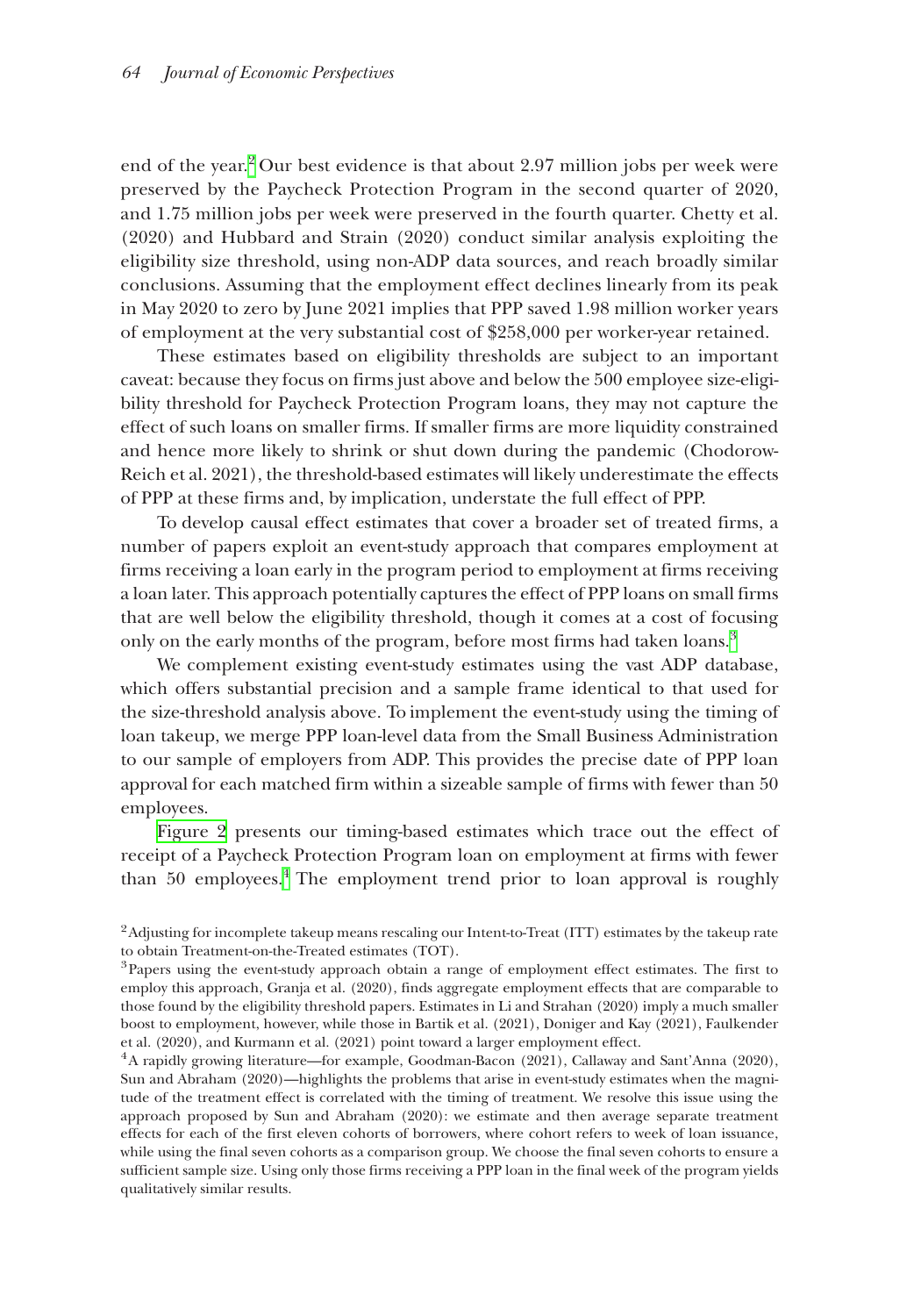

<span id="page-10-0"></span>*Figure 2* **Event-Study Employment Effects at Firms Sized 1–49**

*Source:* Authors' analysis of SBA and ADP data using Sun and Abraham (2020) "eventstudyinteract" STATA implementation.

*Notes:* Estimates from Sun and Abraham (2020) event-study interaction estimator on the sample of loan-matched ADP firms with between 1-49 employees where firm size is defined using the average size in February 2020. The outcome variable—firm-level employment—is indexed to equal 1 in February 2020. The estimates are weighted by each firm's employment as of February 2020 and include controls for 3-digit industry-by-week and state-by-week fixed effects. Standard errors are clustered at the 3-digit industry. All points to the right of the solid line represent post-treatment periods. Alternatively, accounting for the biweekly pay schedule of most ADP employers, and the back-filling used to establish start dates, all periods to the right of the dashed line can be viewed as post-treatment. See online Appendix Section D.4 for more details.

flat and about equal to zero, but begins rising on loan approval. Five weeks later, employment is roughly 12 percent higher, where it remains through the close of

We estimate the following specification:

$$
y_{it} = \alpha \, + \displaystyle \sum_{c \in T} \sum_{g=-8}^{11} \, \left( \beta_{c,g} * \, PPP_{g,it} \right) \, * \, D_c + \theta_{jt} + \theta_{st} + \epsilon_{it,}
$$

where  $y_{ii}$  is total employment for firm *i* at week *t* indexed to equal 1 in February of 2020,  $\theta_{ii}$  is a vector of NAICS 3-digit industry *j*–by–week *t* fixed effects, θ*st* is a set of state *s*–by–week *t* fixed effects, and *PPPg*,*it* is a dummy variable equaling one if firm *i* at time *t* was approved for a PPP loan *g* weeks ago; *g* = 0 denotes the week of approval and the week prior to approval  $(g = -1)$  is the omitted category.  $D_c$  is a dummy variable denoting the week of PPP receipt for each cohort in the treatment set  $T$  (the first week through the eleventh week of the program). For additional details of how we implement the equation, see the online Appendix.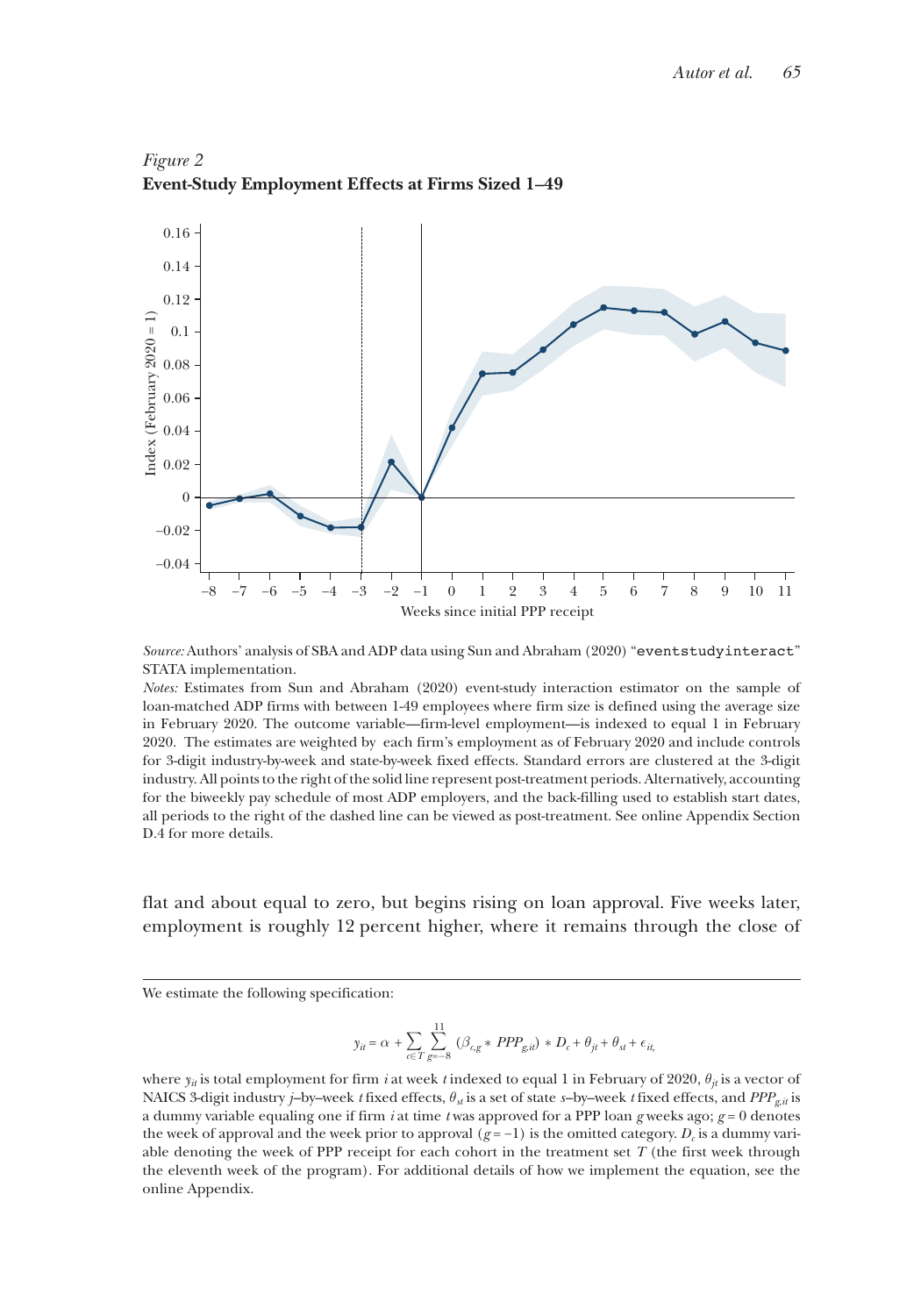the outcome window. The relatively flat pre-trend centered around zero, and the sharp upward break after approval, are consistent with the interpretation that we are detecting a causal effect of PPP loans on small firm employment. We emphasize that these results indicate that small firms shrank *relatively* less after receiving a PPP loan as compared to firms not yet receiving a loan—not that their employment rose during the pandemic. The fact that the estimated effect on small firm employment is roughly *twice* as large as what we estimate for larger firms supports the view that smaller firms received a bigger employment boost from PPP.

Combining the results from Autor et al. (2020) for larger firms with the smaller firm results in Figure 2, we estimate that PPP loans originating in 2020 preserved about 3.0 million job-years at an average cost of \$169.300 per job-year saved. We use this result below when calculating the share of PPP funds that accrued to paychecks.

While our findings in Figures 1 and 2 capture the employment effects of loans issued in 2020 from the first two tranches of PPP funding, we know of no similar evidence on the consequences of the third major tranche of \$278 billion in PPP loans issued in 2021. To complete this picture, we estimate difference-in-difference threshold eligibility results analogous to those in Autor et al.(2020) for the second draw PPP loans which constituted the majority of third tranche loans issued in 2021 (comparing employment at firms above and below the 300 worker eligibility threshold for second draw loans).

Despite seemingly better targeting than the 2020 loans, we find no evidence in [Figure 3](#page-12-0) that the 2021 second-draw loans boosted employment, perhaps because they were issued too late to be relevant, after the economic recovery was well underway. If this interpretation is correct, it affirms that Congress was wise to prioritize speed over precision in dispatching the initial two tranches of PPP loans.

#### **Preventing Firm Exits**

The spike in business closings during the COVID pandemic was historic. The Business Employment Dynamics database collected by the Bureau of Labor Statistics finds that employment at closing firms, which hovered at about 1 million worker per quarter for the last three decades, spiked to 2.1 million workers in the second quarter of 2020. Evidence in Crane et al. (2020) and Kurmann et al. (2021) corroborates these trends using a number of alternative indicators, including data from ADP.

A key justification for the Paycheck Protection Program was to prevent a contagion of business closures that would cause longer-term economic damage (Hubbard and Strain 2020). Business deaths—as distinct from business contractions and temporary closures—may potentially produce lasting economic harm not only by forcing the costly reallocation of physical capital, but also by permanently destroying worker-firm relationships and the associated match-specific capital (Farooq et al. 2020). Indeed, the prevalence of recall hires—as opposed to new hires—when firms rebound from contractions underscores the importance of match-specific capital to both employers and employees (for example, Fujita and Moscarini 2017).

We can observe the importance of firm closures for employment losses during the pandemic in the ADP data. [Figure 4](#page-13-0) groups firms into size classes based on their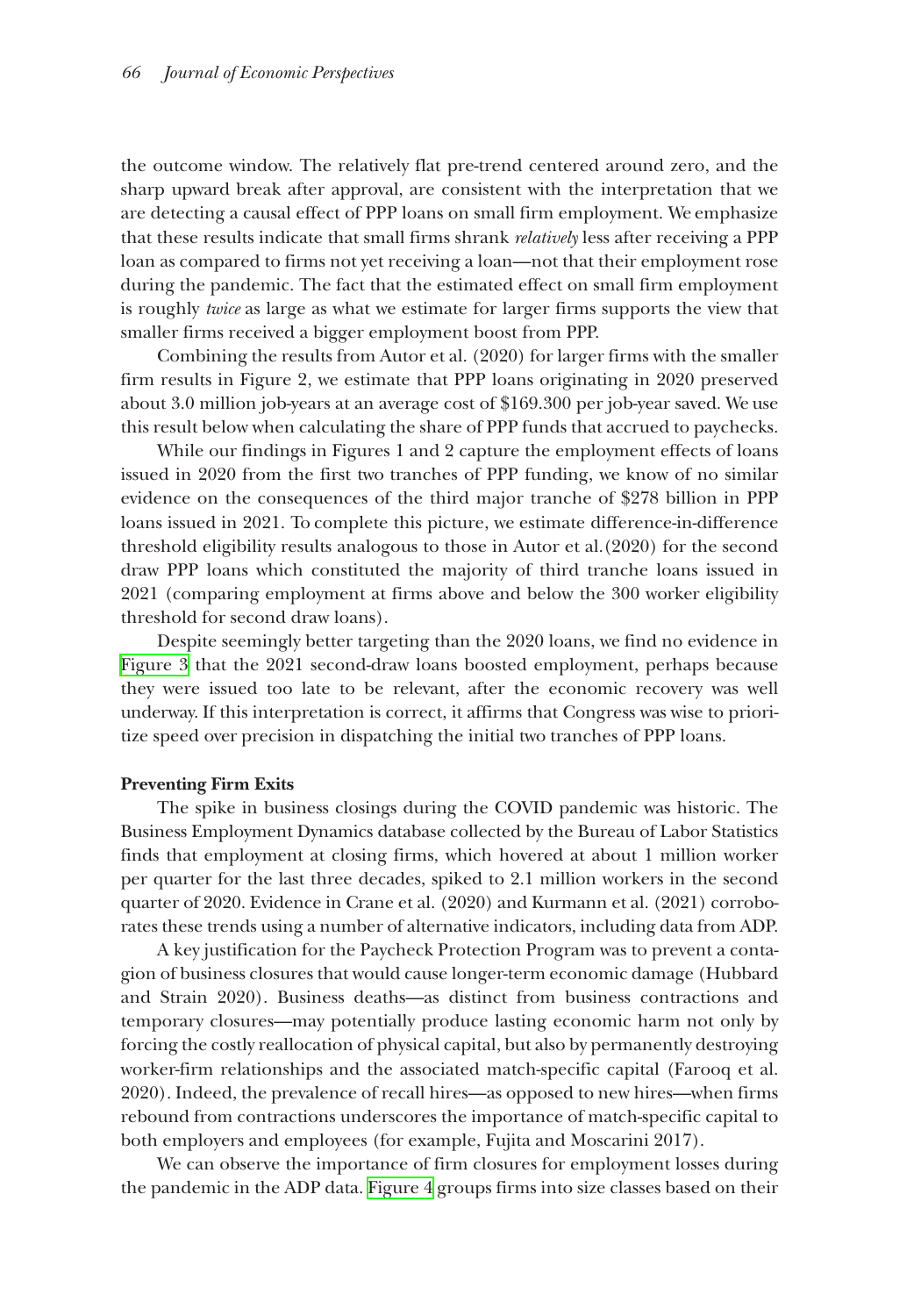<span id="page-12-0"></span>



*Source:* Authors' analysis of ADP data.

*Note:* Each firm's size is determined using average employment in 2019 and employment in February 2020, the same size measure as used in Autor et al. (2020). Regressions are weighted by firm size as of February 2020 and include controls for state-by-week and industry-by-week effects. Standard errors are clustered at the 3-digit NAICS industry level. Sample comprises firms that were present in the ADP data for all 12 months of 2019. The specification is analogous to the difference-in-difference eligibility threshold specification in Autor et al. (2020); treatment and control groups are based on being within a range of 100 below and above, respectively, the 300 eligibility threshold for second draw loans. See the online Appendix for additional discussion.

February 2020 (pre-pandemic) employment and reports the share of their original employment that is lost due to firm shutdowns in each week between February and December 2020. Shutdowns are heavily concentrated among small firms: fully 10 percent of employment at firms that had 1–50 employees in February 2020 was lost due to shutdowns by early April 2020. For firms with more than 50 workers, these losses were only one-tenth to one-third as large. (We note that the general upward slope of the series in this figure is expected since some fraction of firms inevitably closes each year.<sup>5</sup>[\)](#page-12-1)

<span id="page-12-1"></span>5We define a firm as shutdown if it has no paid employment in a given week. Although we cannot definitively determine whether firms that appear to be shutdown in the ADP data have shuttered business or rather stopped utilizing ADP's payroll services, we expect that the *spike* in apparent shutdowns during the pandemic primarily reflects firms dropping to zero employment rather than discontinuing ADP's services.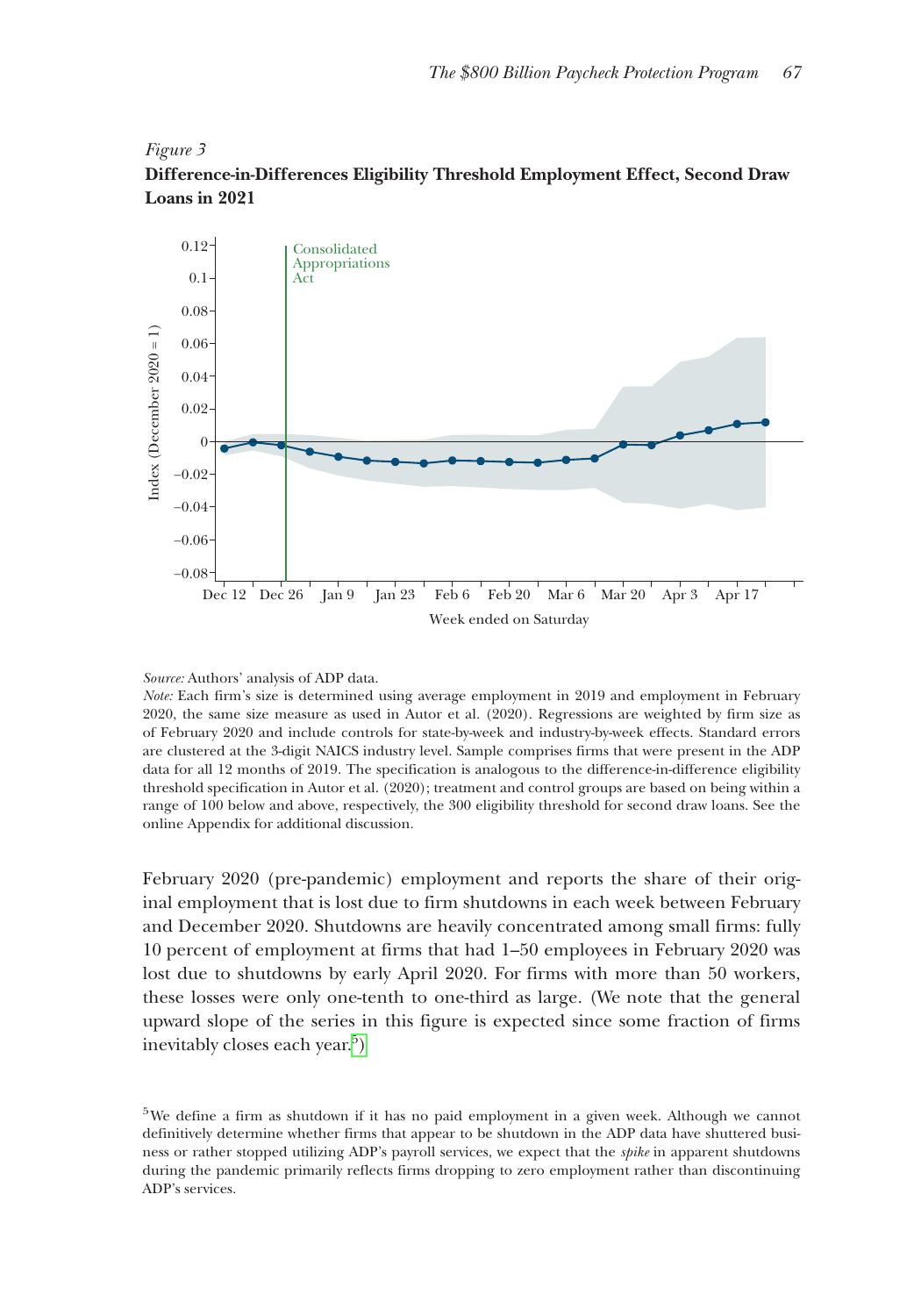

<span id="page-13-0"></span>*Figure 4* **Share of February 2020 Employment at a Firm with Zero Employment**

*Note:* Each series represents the size-weighted share of firms with zero employment in a given week, using February 2020 employment as the weight. Sample reflects firms that were present in the ADP data for all 12 months of 2019, and excludes firms in NAICS 72.

Figure 4 also offers tantalizing evidence that the Paycheck Protection Program may have inhibited firm closures or spurred reopenings. Among firms sized 1–50 and 51–100, firm shutdowns peaked shortly after PPP loans began flowing and rapidly reversed course thereafter. By June 2020, the fraction of employment at small firms lost due to closure was only half as large as in April—meaning that many had reopened.

Following recent work by Dalton (2021), we test whether the receipt of a Paycheck Protection Program loan affects the probability that firms with fewer than 50 employees remain open (or reopen after closure). Using event study estimates akin to those above for small-firm employment, we find in [Figure 5](#page-14-0) that PPP loans reduced employment losses due to small-firm closures by about 8 percentage points five weeks after loan receipt. Since our earlier results in Figure 2 found a peak PPP effect on small-firm employment of 12 percentage points at week five, we infer that about two-thirds of the employment-preserving effect of PPP loans on very small firm employment was due to PPP keeping the lights on at establishments that would have otherwise shuttered—at least temporarily.<sup>6</sup>

<span id="page-13-1"></span> $6$ One anomaly in our results in Figure 5 is that the estimated employment effects of PPP receipt at

*Source:* Authors' analysis of ADP data.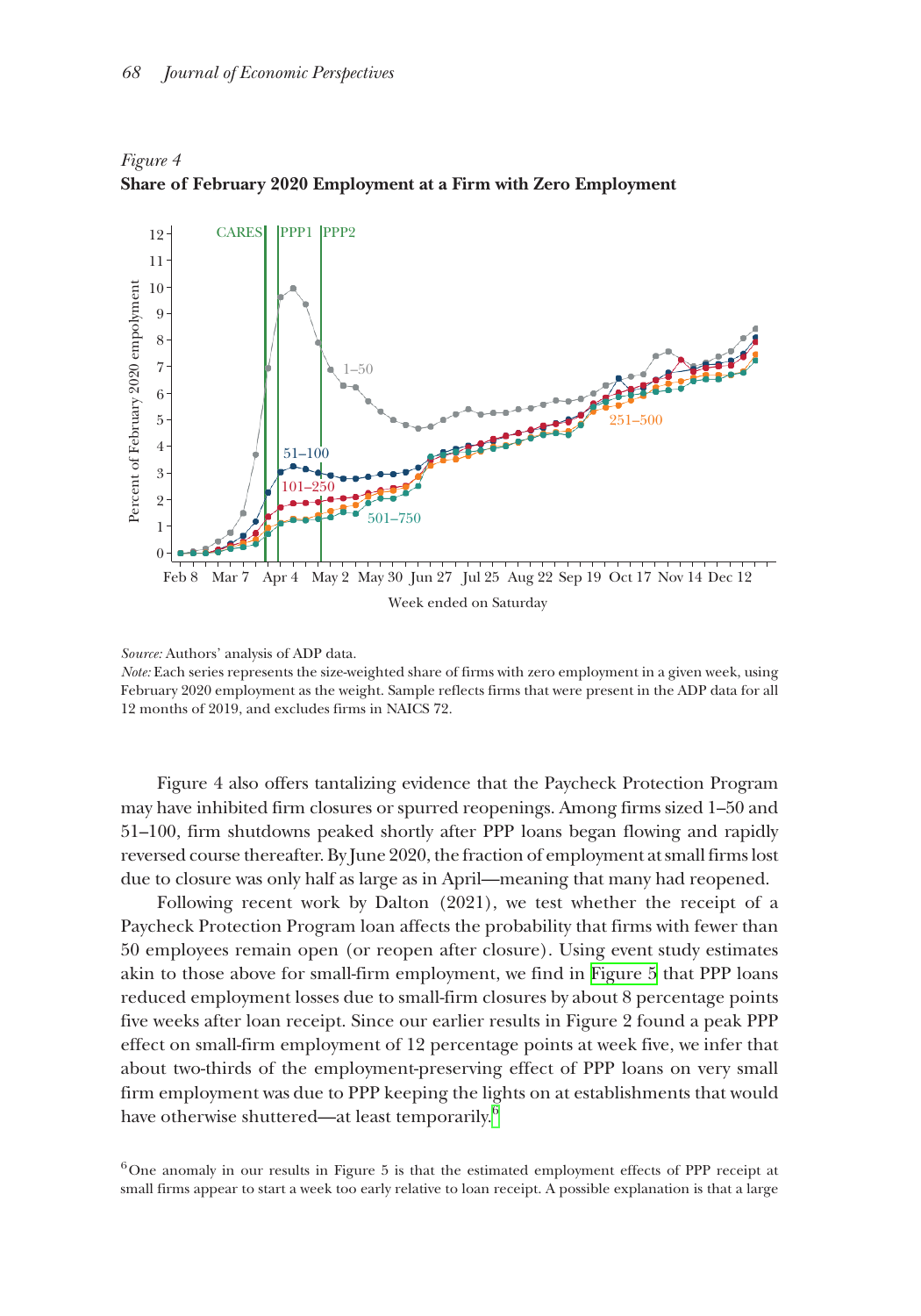

<span id="page-14-0"></span>*Figure 5* **Employment Change Due to Firm Closure, Firms Sized 1–49**

*Source:* Authors' analysis of SBA and ADP data using Sun and Abraham (2020) "eventstudyinteract" STATA implementation.

*Notes:* Estimates from Sun and Abraham (2020) event-study estimator on the sample of loan-matched ADP firms with between 1–49 employees where firm size is defined using the average size in February 2020. The analysis is implemented by setting  $y_i$  in the equation in footnote 4 equal to one if firm *i* has zero employment in week *t* and zero if it has positive employment. The specification includes controls for 3-digit industry-by-week and state-by-week fixed effects. Standard errors are clustered at the 3-digit industry. The coefficient vector displayed in the figure can be interpreted as the percentage point effect of the PPP on employment due to firm closure as the specification is weighted by pre-pandemic firm employment. All points to the right of the solid line represent post-treatment periods. Alternatively, accounting for the biweekly pay schedule of most ADP employers, and the back-filling used to establish start dates, all periods to the right of the dashed line can be viewed as post-treatment. See online appendix Section D.4 for more details.

Ultimately, permanent business closure proved less pervasive than many had anticipated at the pandemic's onset. The Paycheck Protection Program may be part of the reason. Because our methodology permits examining firm closures only over the short run, we cannot assess whether PPP averted permanent firm exits or mainly temporary closures. Using a related methodology, Dalton (2021) finds that the

fraction of ADP paycheck recipients are paid biweekly, and this payment scheme blurs the observable timing of any discrete event over the prior 13 days. Concretely, imagine that a firm's two-week pay period begins July 17 and ends July 31. After receiving a PPP loan, that firm reopens its doors on July 30th. In our estimation, this firm will show an employment jump on July 17, even though all of its hires occurred 13 days later, when the loan was issued.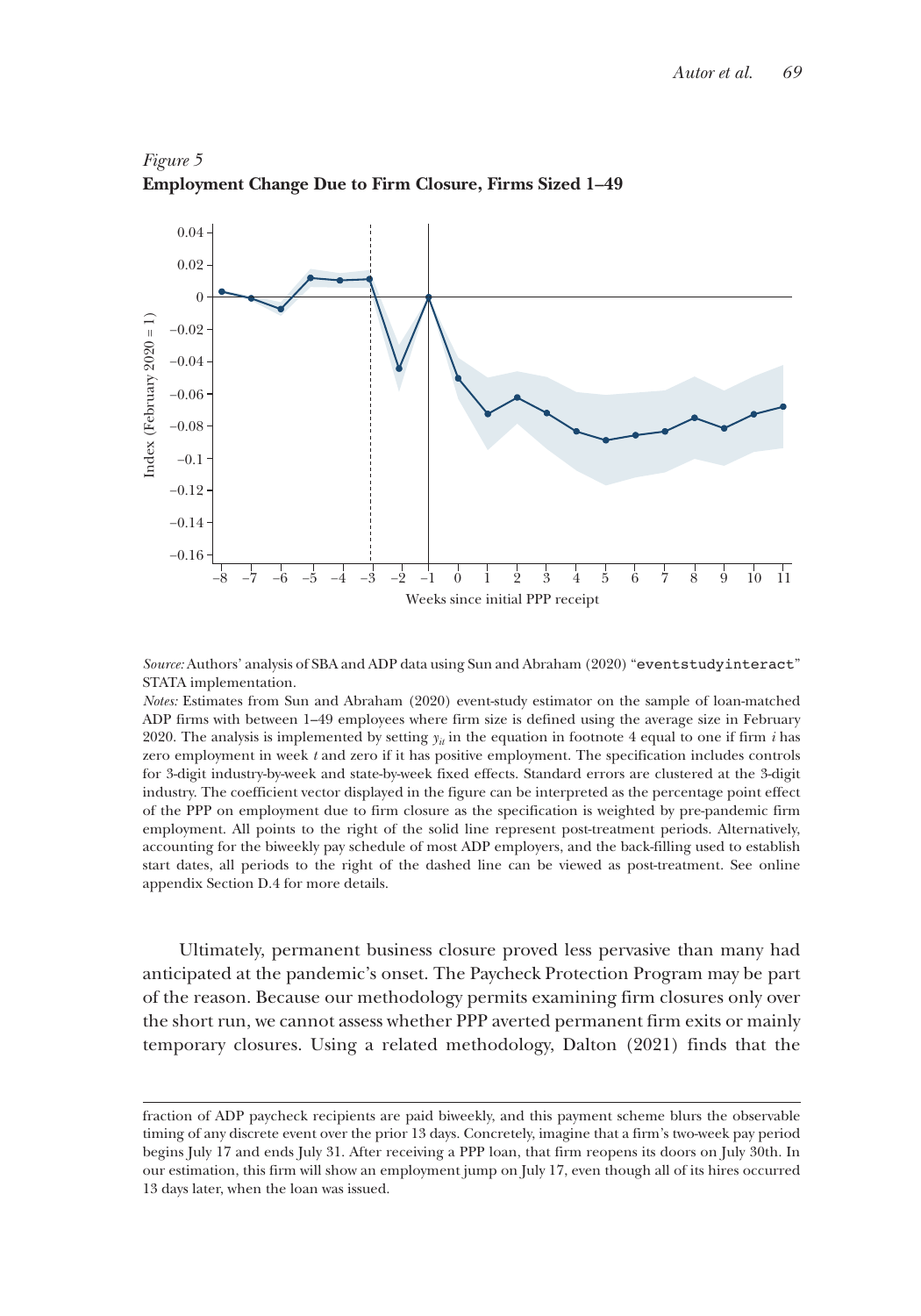PPP effect on small-firm closures waned somewhat over the ensuing seven months, indicating that some of the PPP effect on closure was temporary, not permanent, in nature. For larger firms around the 500 employee eligibility threshold, we find no consistent evidence that the PPP influenced shutdowns, either over the short- or longer-term (for details, see online Appendix figure E.1). Despite bolstering jobs during the pandemic, PPP may not have had a pronounced effect on preserving intangible business capital. More work is needed to definitively assess the effect of the PPP on permanent business closure.<sup>[7](#page-15-0)</sup>

#### **Reducing Commercial Delinquency**

Alongside preserving jobs and keeping firms open during the pandemic, the Paycheck Protection Program may have indirectly benefited creditors of small businesses—landlords, banks, holders of mortgage-backed securities, and suppliers—by keeping payments flowing. There is limited evidence on the effect of PPP on loan recipients' ability to pay creditors, but the evidence that exists suggests the impact was positive. Exploiting differences in the tendency of small versus large commercial properties to have PPP-eligible tenants, Agarwal et al. (2021) find that PPP significantly blunted the rise in commercial mortgage delinquency rates during the pandemic, particularly in the retail sector. Using survey data and a variant of the event-study strategy discussed above, Granja et al. (2020) also find that PPP decreased delinquency on mortgages and other payments.

# **Where Did the Money Go?**

The estimates above provide a key input for answering our motivating question—that is, where did the money go? Using the employment effects estimated above, along with many other data sources, we estimate the incidence of the \$510 billion in Paycheck Protection Program loans issued in 2020 across the household income distribution. We further compare this incidence to other pandemic economic assistance programs. Additional information on these calculations can be found in section F of the online Appendix.

#### **Proximate Recipients: Workers versus Non-workers**

Paycheck Protection Program funds were paid to businesses. In turn, businesses used these funds to pay three proximate groups of beneficiaries: workers who otherwise would have been laid off; creditors and suppliers who otherwise would not have been paid; and owners and shareholders of PPP-receiving firms as residual claimants in cases where businesses would have met some or all of their payroll and other financial obligations absent PPP (also known as "windfall profits"). The distribution

<span id="page-15-0"></span><sup>7</sup>Other recent work provides mixed evidence on these outcomes. Granja et al. (2020) find little evidence of a PPP effect on firm shutdown. Bartik et al. (2021) and Kurmann et al. (2021), though, find that PPP mitigated business shutdowns.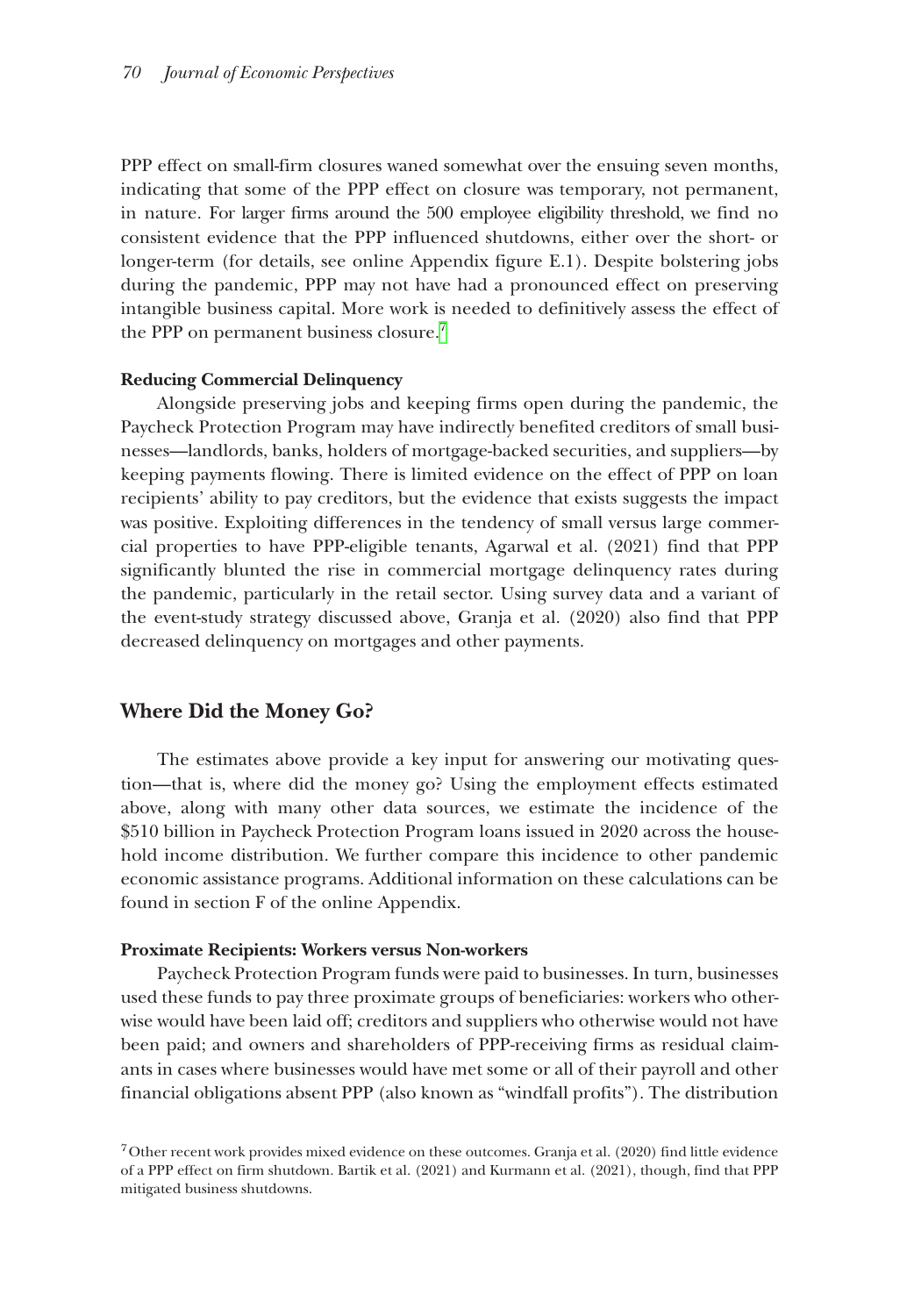of PPP funds among these groups—workers versus non-workers, in particular matters for our accounting exercise because different groups represent different parts of the household income distribution.

We focus first on payments to workers. As documented above, Paycheck Protection Program loans issued in 2020 modestly raised employment at recipient firms. To convert these employment effects into payroll expenditures, we use the main estimates reported above from Autor et al. (2020), who find that PPP boosted employment by about 6 percent in mid-May 2020, with effects tapering off gradually thereafter. These numbers imply that PPP preserved about 2.97 million jobs per week in the second quarter of 2020 and about 1.75 million jobs per week by the fourth quarter of 2020. Assuming a linear trend decline in this program effect, PPP would have had zero employment effects by June 2021. Converting these weekly job numbers into job-years (that is, one worker for one year), implies that PPP preserved about 1.98 million job-years of employment at a cost of \$258,000 per job-year saved (that is, \$510 billion/1.98 million). We assume that actual employee compensation for each saved job averaged \$58,200 since the average weekly wage from the Current Population Survey in February 2020 is \$786 (truncating at an annual wage of \$100,000 above which the PPP did not provide additional support per worker) and, on average, total compensation is 42 percent larger than wages according to BLS Employer Costs for Employee Compensation data (\$786  $\times$  52  $\times$  1.42). The 1.98 million job-years saved then imply that \$115 billion in PPP loans (\$58,200  $\times$  1.98 million) accrued to employee paychecks.

We also produce an alternative estimate of the amount of Paycheck Protection Program loans accruing to compensation based on our 3.0 million job-years saved estimate which combines the results from Autor et al. (2020) and the larger effects for smaller firms in Figure 2. Continuing to assume that compensation at retained jobs averaged \$58,200 implies that \$175 billion in PPP compensation went to paychecks. It is likely that this \$175 billion estimate is an upper bound on the share of PPP funds flowing to worker compensation. Some event-study estimates for the *entire* size distribution of PPP-eligible firms, including small firms, find an overall peak PPP employment effect of approximately 6 to 8 percent (for example, see online Appendix Figure D.1 and Dalton 2021). These estimates are more in line with our smaller \$115 billion estimate. Additionally, our assumption of a smooth trend decline in PPP's impacts through June 2021 is generous.<sup>[8](#page-16-0)</sup> Moreover, we are not accounting for loans issued in 2021 where our evidence suggests the PPP failed to boost employment; doing so would further lower the estimated share of PPP loans that flowed to workers relative to non-workers and hence substantially raise the estimated cost per job-year preserved.

These bounds of \$115 billion to \$175 billion in Paycheck Protection Program funds accruing directly to paychecks imply that between 23 percent and 34 percent

<span id="page-16-0"></span><sup>8</sup>In Autor et al. (2020), we detect no statistically significant impact of PPP on employment after July 2020. Because the point estimates remain non-zero through December 2020, we extrapolate the entire series out until it is numerically zero in June 2021.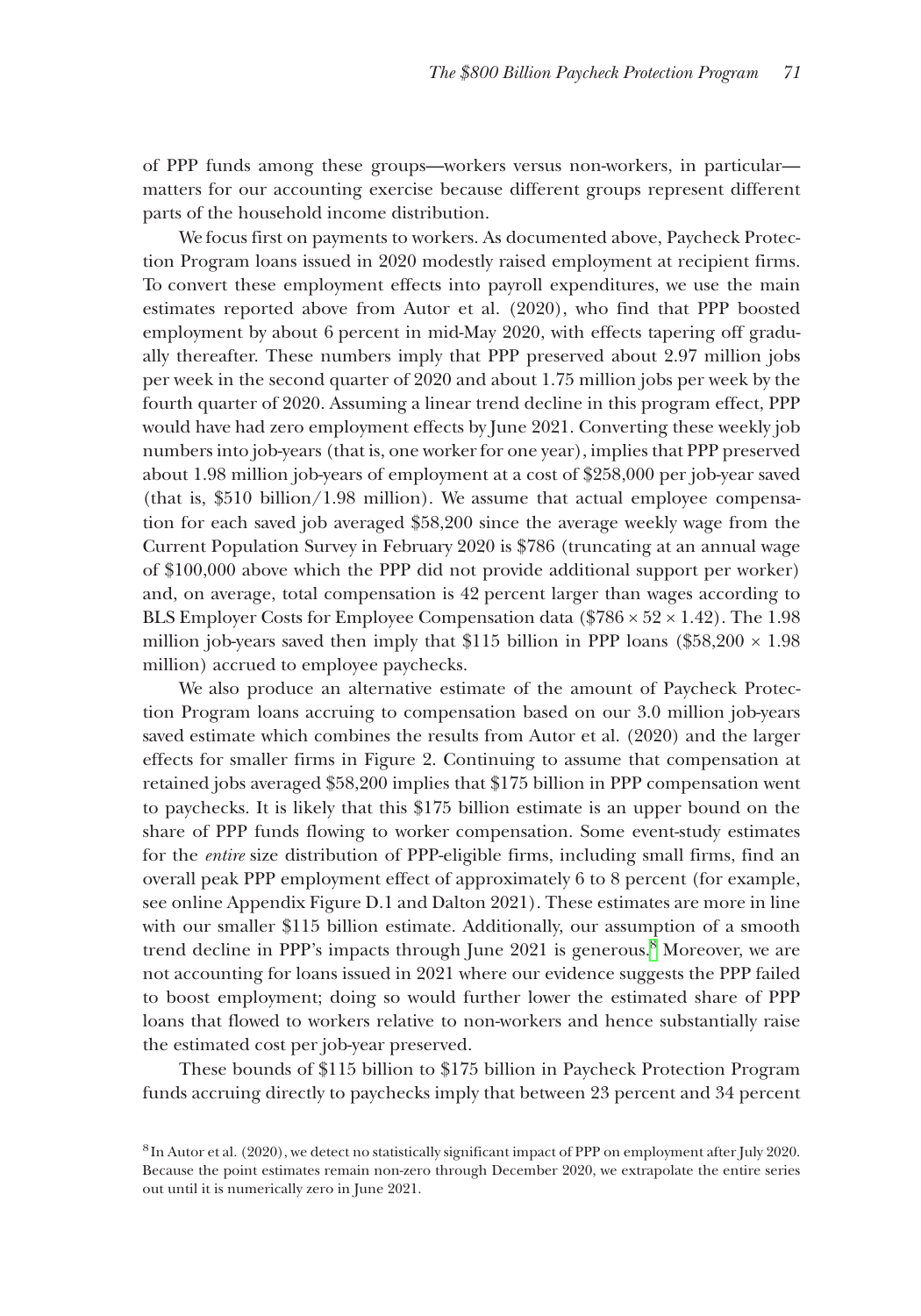of the first two tranches of PPP dollars totaling \$510 billion supported jobs that would otherwise have been lost. By implication, the remaining \$335 to \$395 billion (66 to 77 percent) accrued to owners of business and corporate stakeholders, including creditors and suppliers, and others.

#### **The Household Distributional Incidence**

To trace the flow of Paycheck Protection Program payments from their proximate recipients to their household incidence requires information on the income distributions of both worker and non-worker (that is, owner) beneficiaries. Starting with the worker beneficiaries, we estimated above that, at the high end, \$175 billion in PPP money flowed to workers whose jobs were saved. We assume that the distributional incidence of those funds followed the distribution of job loss in 2020 by household income quintile. To estimate this distribution, we first measure employment declines across the weekly wage distribution using the Current Population Survey Outgoing Rotation Group (CPSORG) files. Pandemic job losses were largest for low-paid workers: total employment fell by 17.8 percent from March 2020 through the end of 2020 among the lowest-paid (first) quintile of workers; by 10.6 percent in the second quintile; by 6.0 and 2.2 percent in the third and fourth quintiles, respectively; and by a substantial 8.7 percent among the highest quintile of earners. We convert these job loss percentages into average weekly wage losses by multiplying each by the February 2020 pre-COVID average weekly wage within quintile. From there, it is straightforward to calculate the share of compensation lost by weekly wage quintile, which we impute to the household income distribution using March CPS data on the joint distribution of weekly wages and household income.<sup>[9](#page-17-0)</sup>

We make an analogous (but simpler) imputation for the household incidence of the \$335 billion in Paycheck Protection Program fund payments that flowed to non-worker beneficiaries, such as creditors and suppliers who otherwise would not have been paid and owners and shareholders of PPP-receiving firms. Specifically, we use the Congressional Budget Office's (2020a) most recent estimates on the distribution of capital incomes by type to distribute the funds across households. We do not attempt to account for the flow of PPP funds from proximate and subsequent recipients—for example, a PPP-receiving firm's supplier pays its workers or a worker at a PPP-receiving firm pays her landlord. Thus, our exercise is in the spirit of the static distributional incidence analyses performed for tax policies by the Joint Committee on Taxation.

Unlike Paycheck Protection Program payments, which went to businesses, transfer payments made by the two other major federal pandemic emergency assistance programs—pandemic unemployment insurance payments and household

<span id="page-17-0"></span> $^9$ Specifically, we calculate  $S_q \equiv T \times \frac{U_q \times W_q}{\sum_{q=1}^5 U_q \times W_q}$ , where *T* is total PPP dollars that support employment,  $U_q$ is quintile *q*′*s* share of job losses during the pandemic, and *Wq* is quintile *q*′*s* wage in February 2020 prior to the pandemic. We then map from the *weekly wage* distribution to the *household income* distribution using March CPS supplement data on the probability that a worker in a given weekly wage quintile is in each household income quintile.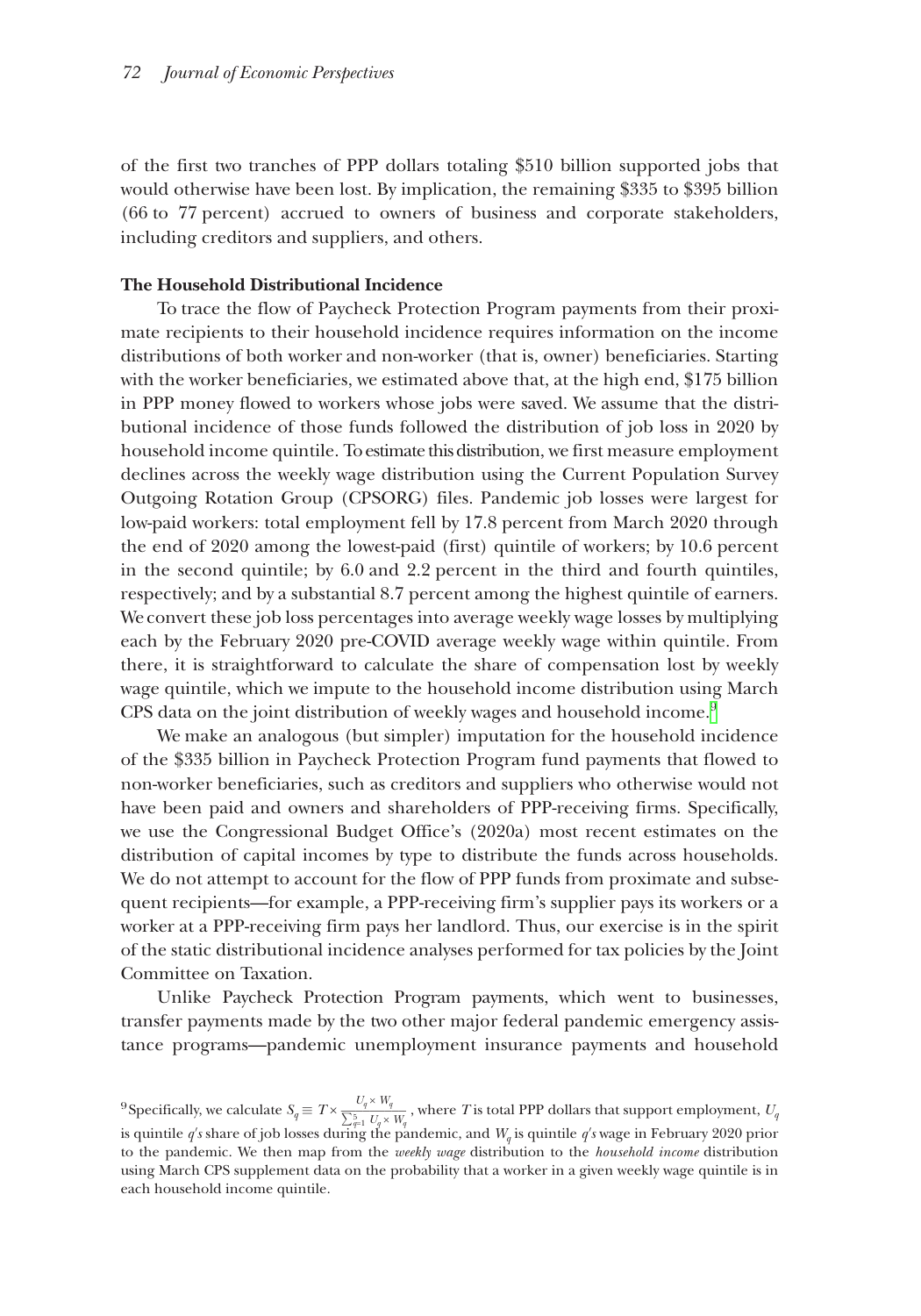#### *Figure 6*



# **Distribution of Paycheck Protection Program, Unemployment Insurance, and Stimulus Check Payments**

*Source:* Authors' analysis of CBO, Census Bureau, BEA, BLS ECEC, and Current Population Survey microdata, and estimates from Autor et al. (2020), Bhutta et al. (2020), and Boesch et al. (2021). *Note:* See online Appendix for details of calculations. Calculations are based on our upper-end (most generous) estimate of the wage compensation supported by PPP. Online Appendix Figure F.1 reports the same calculations using our lower-end estimate of the wage compensation supported by PPP.

stimulus payments—went directly to households and workers. The size of these payments rivaled those of PPP, as noted above. To facilitate comparison with PPP, we calculate the distributional incidence of these as well.

For household payments, we use incidence data from Bhutta et al. (2020), who analyzed the effect of stimulus payments on household finances using the Survey of Consumer Finances. For unemployment insurance, we calculate approximate shares of benefits paid during the pandemic—including regular state programs and the pandemic enhancements to unemployment insurance—using, as a starting point, our estimates of average wages lost during the pandemic, and applying the methodology above for apportioning the PPP funds to paychecks. We combine these data on wages lost by quintile with simple estimates of the unemployment insurance replacement rate by quintile, which we estimate using same CPS ORG data. This calculation accounts for both pandemic supplements to weekly unemployment insurance benefits and the portion of Pandemic Unemployment Assistance payments that went to the self-employed, as estimated by Boesch et al. (2021).

Panel A of Figure 6 reports the distribution of Paycheck Protection Program, unemployment insurance, and household payments in billions of dollars across household quintiles. As the figure makes clear, the distribution of PPP loans overwhelmingly accrued to high-income households. Of the \$510 billion in PPP loans provided in 2020, we estimate that only \$13.2 billion ultimately flowed to households in the bottom fifth of the income distribution, and that \$130.8 billion flowed to the second through fourth quintiles. The remaining \$365.9 billion (72 percent)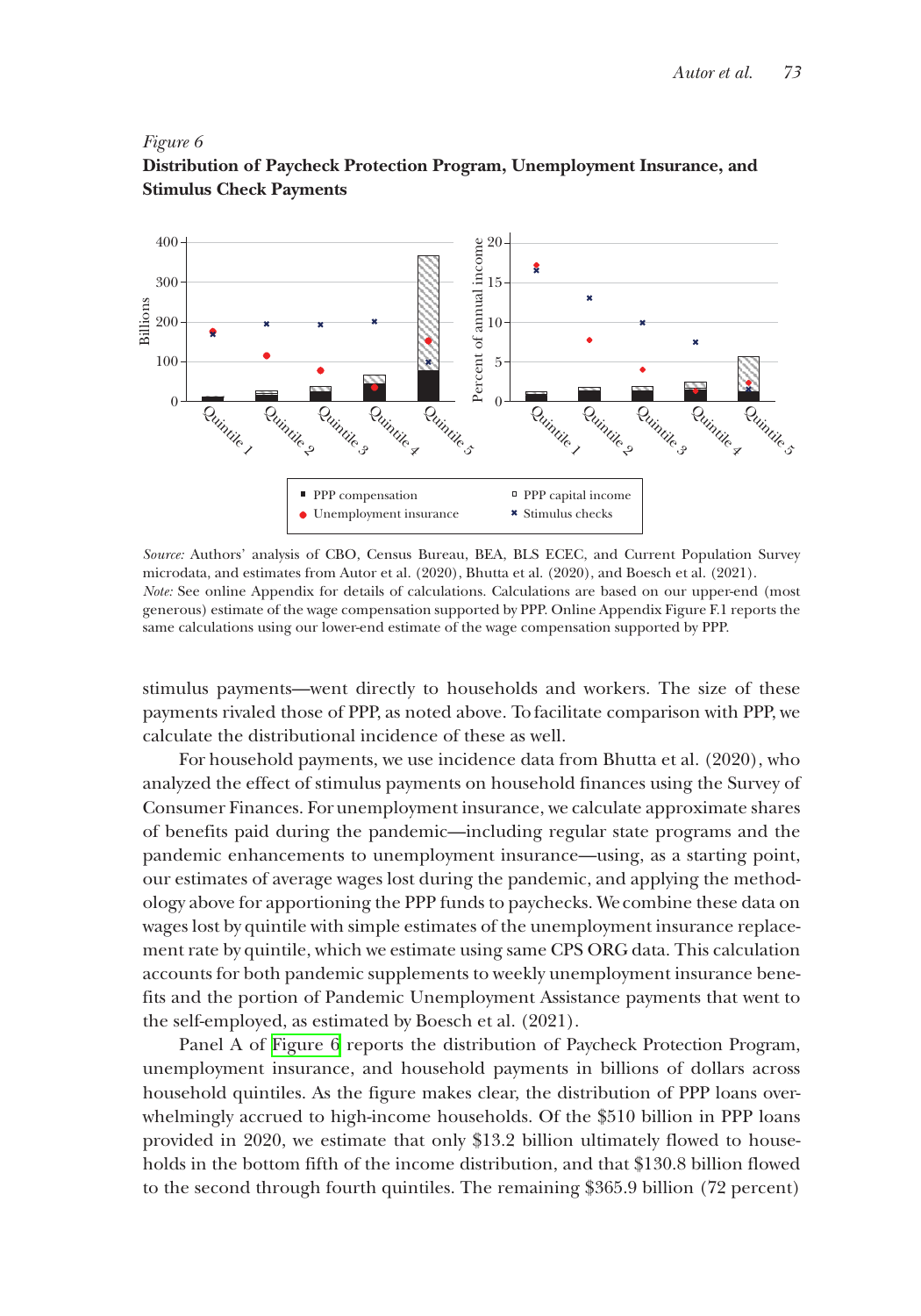flowed to the top fifth of household income. This skew reflects two features of PPP. First, high-wage earners are found in high-income households. Though the PPP offered loans to support only up to \$100,000 in annual earnings, even with this truncation, the top fifth of households accounts for about 35 percent of wage and salary earnings. Second, the distribution of capital ownership is even more rightskewed than the distribution of wage earnings—with the top fifth of households commanding 86.2 percent of capital income—meaning that subsidies to businesses are ultimately subsidies to high-income households.

If we additionally account for the \$100 billion in tax credits that Congress granted to PPP-receiving businesses in January 2021 by making PPP payments nontaxable, we conclude that an additional \$85 billion flowed to the top quintile of households, raising that quintile's total PPP distribution further from \$365.9 to \$450.9 billion.<sup>10</sup>

In comparison, both household stimulus payments and pandemic unemployment insurance payments were far less regressive than in the Paycheck Protection Program. The incidence of household stimulus checks in dollar terms was close to uniform across the lower four income quintiles. Moreover, due to the income caps that Congress set on household payments, the incidence of these payments was much smaller for the highest quintile of households.

Meanwhile, the incidence of unemployment insurance during the pandemic was weighted towards both the upper and lower tails of the household income distribution. We estimate that 31.5 percent (\$175.6 billion) and 20.7 percent (\$115.4 billion) in pandemic unemployment insurance payments went to the bottom fifth and second-to-bottom fifth of households, respectively (red diamonds in panel A of Figure 6). Surprisingly, the top fifth of households received a bit more than one-quarter of unemployment insurance benefits. This occurred both because the highest income quintile of wage and salary workers sustained substantial employment losses during the pandemic (as documented above), and because the Pandemic Unemployment Assistance (PUA) program allowed self-employed business owners—who tend to have high incomes—to collect unemployment insurance benefits. Estimates from Boesch et al. (2021) suggest that self-employed business owners received about 40 percent of Pandemic Unemployment Assistance insurance benefits.

Panel B of Figure 6 recasts these distributional incidence figures into household annual income replacement rates rather than dollar transfers. Both stimulus checks and unemployment insurance payments replaced about 17 percent of the incomes of the lowest quintile of households, with much lower shares at higher quintiles. Thus, although the combination of these three programs is highly regressive

<span id="page-19-0"></span> $10$  We make this calculation by attributing the \$100 billion in forgone tax revenues to the share of business income that goes to the top fifth of households, which is approximately 85 percent. An alternative calculation yields a comparable conclusion: the Congressional Budget Office estimates that the average marginal tax rate on capital income is 18.6 percent; noting that PPP distributed \$510 billion in 2020 and that the top fifth of households commands about 85 percent of capital income, we obtain a tax benefit for the top fifth of \$81 billion.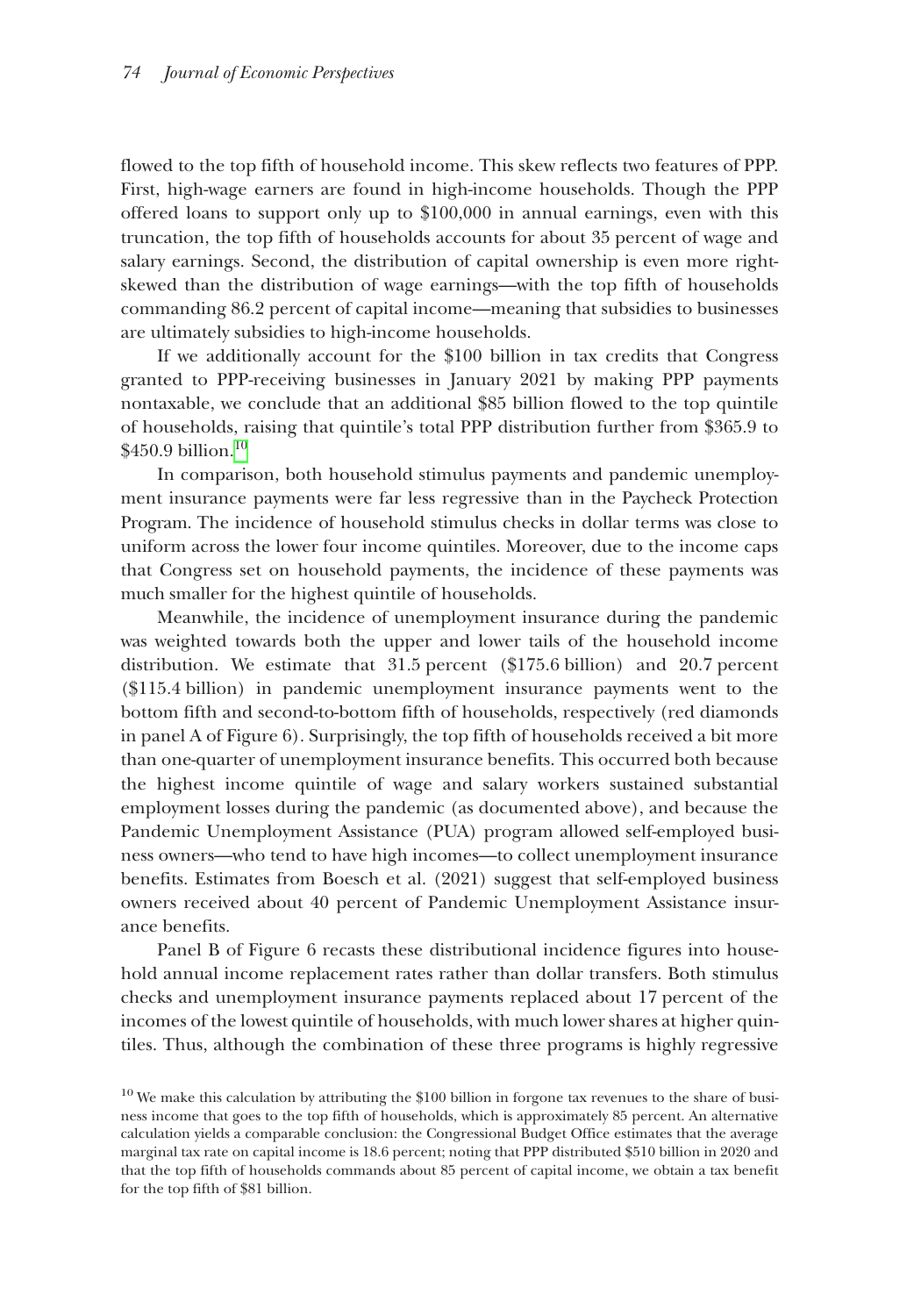in dollar terms, it is roughly progressive in replacement rate terms due to the highly skewed distribution of US household incomes.

#### **Macroeconomic Benefits**

An additional benefit of these transfers programs is that they provided stimulus during a time of rapid economic contraction. The short-term macroeconomic boost of a program during a recessionary period is conventionally linked to the marginal propensity to consume (MPC) of those who receive benefits from the program. Cashin et al. (2018) provide estimates of the MPC for different types of fiscal shocks based on characteristics such as: the type of policy change (say, tax versus transfer payment); who is receiving the benefit (say, low-income households versus corporations); and whether the flow of benefits is temporary or permanent. These MPC estimates are informed by a publicly available macroeconomic model, FRB/US, used by the Federal Reserve Board staff (described in Brayton et al. 2014), and by the relevant empirical literature.

Using these marginal propensity to consume estimates, we offer a back-ofthe-envelope comparison of the degree of stimulus provided by the three main programs mentioned above: the Payment Protection Program, stimulus payments, and pandemic-enhanced unemployment insurance. This calculation relies on the following assumptions:

- 1. Since unemployment insurance payments are generally made to households that are highly liquidity-constrained, the marginal propensity to consume out of unemployment insurance payments is one (Cashin et al. 2018).
- 2. Because stimulus payments are made to a broad mixture of households across the income distribution, we use the estimate from Cashin et al. (2018) for the MPC of general, temporary transfers to households of 0.5.
- 3. The part of the Paycheck Protection Program that flows through to wages is similar to unemployment insurance, and thus has a plausible marginal propensity to consume of one.
- 4. For the part of PPP that flows to non-workers, we use the estimates in Cashin et al. (2018) for the MPC of temporary corporate tax cuts of 0.2; this relatively low marginal propensity to consume is consistent with these funds flowing disproportionately to the upper quintile of the income distribution.

Weighting these last two components together, we obtain an overall marginal propensity to consume out of PPP loans of about 0.5, which is comparable to stimulus checks (where we have an imputed MPC of 0.5) and much lower than unemployment insurance payments (where we have imputed an MPC of one).<sup>[11](#page-20-0)</sup>

<span id="page-20-0"></span><sup>&</sup>lt;sup>11</sup>We noted in the previous section that a substantial share of Pandemic Unemployment Assistance recipients were likely high income self-employed business owners who might be expected to have a lower marginal propensity to consume than the one we assume here for unemployment insurance recipients.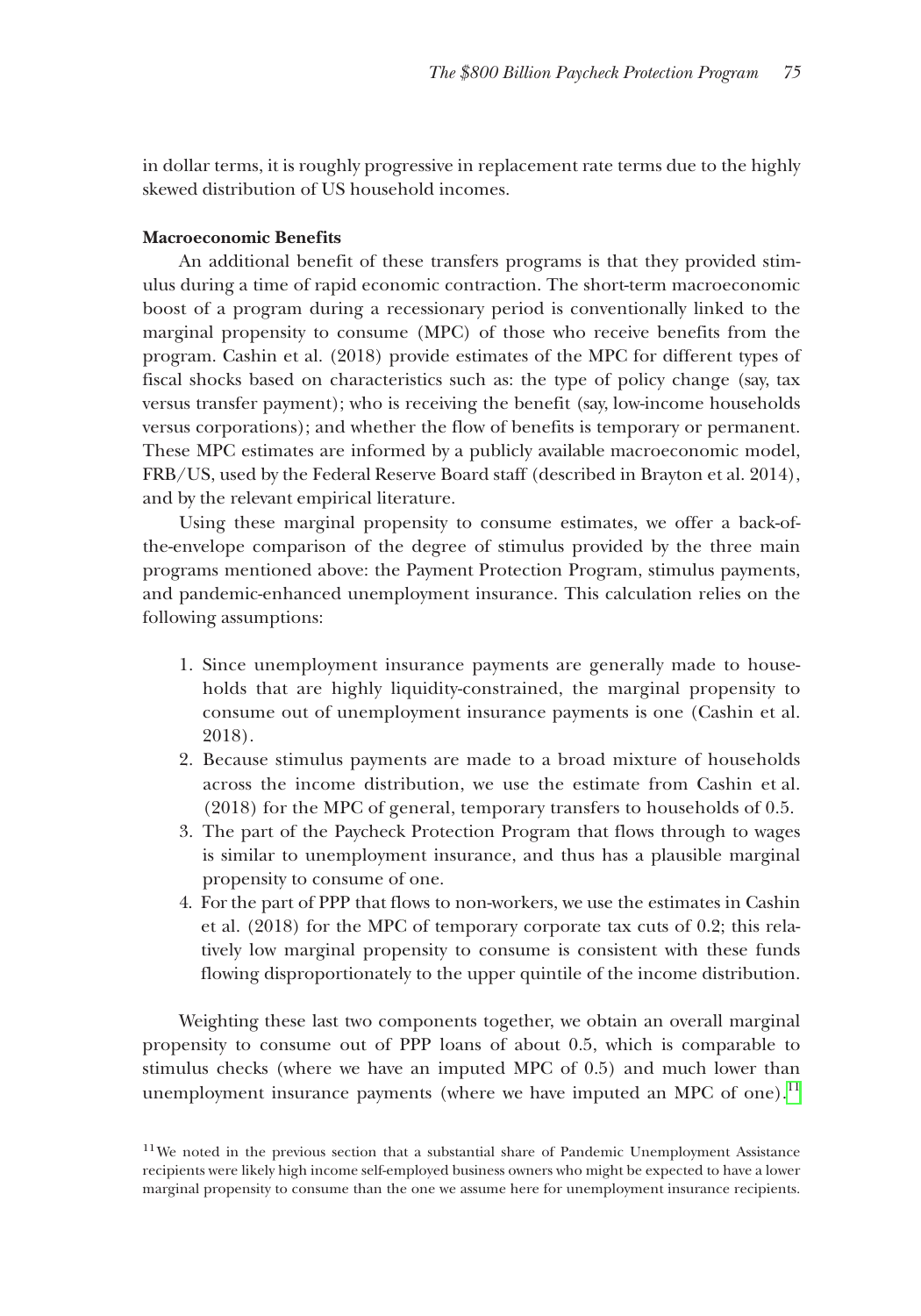This illustrative calculation thus suggests the PPP loans and stimulus checks were roughly equally effective at boosting spending, and both were much less effective on this margin than pandemic unemployment insurance.

These estimates have the virtue of transparency. They also have shortcomings. The pandemic environment surely generated non-normal household and business behavior. Extraordinarily high replacement rates delivered by enhanced unemployment benefits may have diminished the marginal propensity to consume of recipients. The substantial share of payroll income received by the top quintile from the Paycheck Protection Program also suggests that treating this income as similar to unemployment insurance probably overstates the MPC. Finally, these estimates quantify only the transfer's initial boost to aggregate demand; they do not capture aggregate supply effects, such as that arising from preventing firm bankruptcies, or subsequent general equilibrium effects. Fortunately, the Congressional Budget Office (2020b) has also estimated the boost to GDP per dollar for these same pandemic programs, carefully accounting for the pandemic environment and the specifics of each program. CBO also strives to capture the full, general equilibrium effect of each program, including its potential impact on business closure. CBO concludes that the enhanced unemployment and stimulus checks were far more effective at boosting GDP than was PPP. Specifically, the CBO estimates a per dollar boost to GDP of 0.36 for the PPP and 0.60 and 0.67 for stimulus checks and enhanced unemployment insurance benefits, respectively. Taking account of the highly distributionally-skewed incidence of PPP payments, we concur that PPP was likely the least effective of the three programs in boosting the macroeconomy.

# **Lessons Learned from the Paycheck Protection Program Experience**

The US small business sector appeared at risk of collapse at the outset of the pandemic. To avert this collapse, Congress enacted the Paycheck Protection Program, which successfully distributed vast amounts of aid to the near-universe of eligible small businesses in the space of a few months. Our best evidence to date indicates that the PPP's economic impacts were less than hoped: it preserved only a moderate number of jobs at a high cost per job-year retained and transferred resources overwhelmingly to the highest quintile of households.

These outcomes should not, however, be viewed first and foremost as programmatic failures. The PPP's regressive distributional incidence and its limited efficacy as economic stimulus stem from the program's absence of targeting. This absence, in turn, reflected necessity. Given the time constraints and, more profoundly, the

Nonetheless, even if we assumed an MPC of *zero* for self-employed PUA recipients, the overall MPC out of unemployment insurance would be about 0.7 (since non-PUA benefits were about 70 percent of total unemployment insurance), which is still higher than our estimates of the MPC out of PPP and stimulus checks.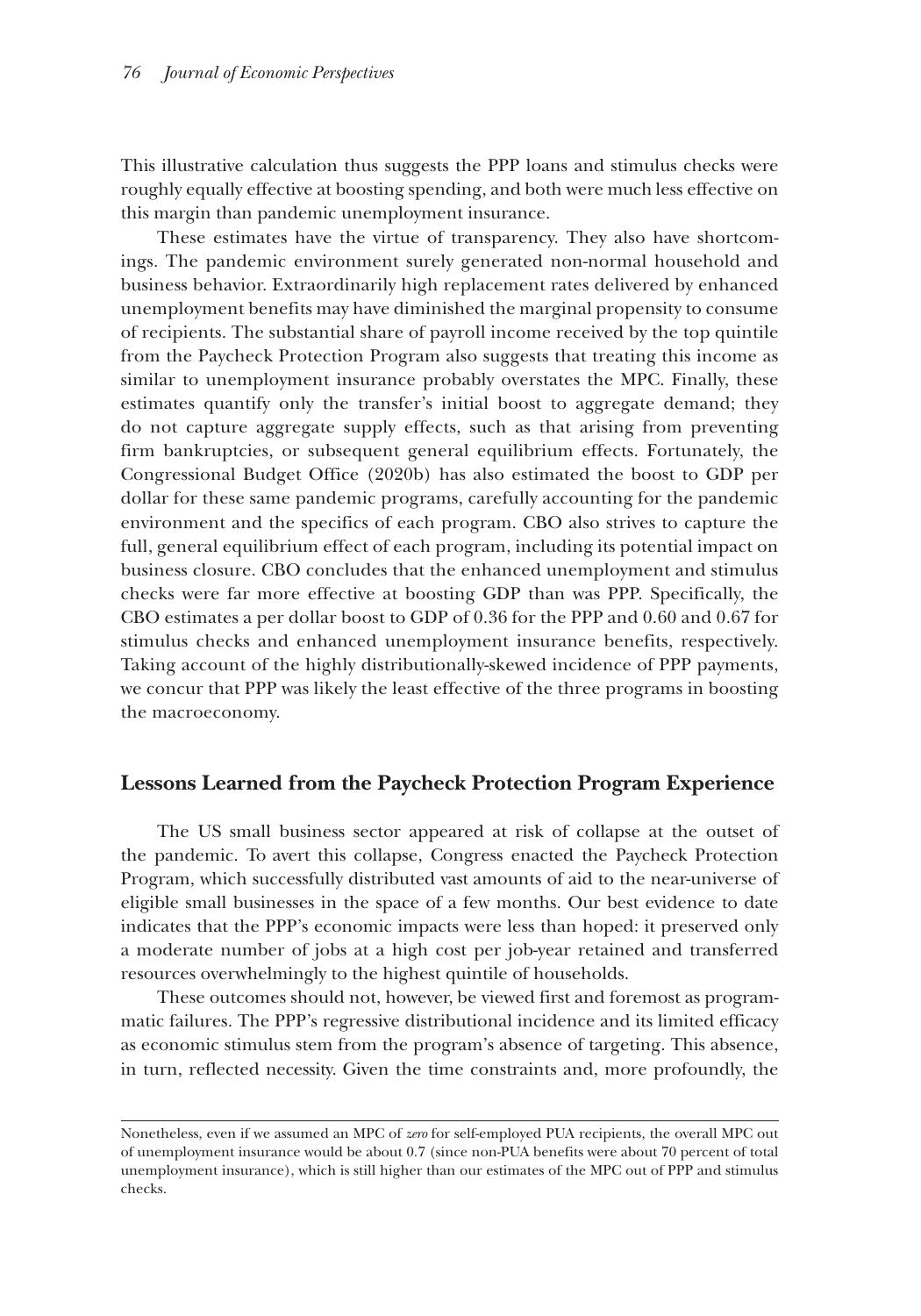lack of existing administrative infrastructure for overseeing targeted federal support to the entire population of US small businesses at the onset of the pandemic, we strongly suspect that Congress could not have better targeted the Paycheck Protection Program without substantially slowing its delivery. We thus concur with Bartik et al. (2021) that policymakers made a defensible trade-off between speed and targeting in the PPP's design.

However, if the Paycheck Protection Program was a logical answer to a highly constrained question, a forward-looking lesson from the PPP experience is that the United States should invest now to relax those constraints. We have emphasized that the PPP had dual goals: preserving jobs and providing liquidity. These goals could be better served with the administrative capacity to address these issues directly and separately, thus enabling better targeting and a more progressive incidence. The primary job retention goal of the Paycheck Protection Program could in the future be better achieved through an expanded program to encourage "work-sharing," which refers to a policy in which employers, when faced with an economic downturn, are encouraged to reduce hours worked more broadly across the workforce rather than laying off a narrower group outright. In effect, the government program ends up paying partial unemployment to many, rather than full unemployment to some.

Currently, 26 US states have a work-sharing program through their unemployment insurance systems, but these were not well-subscribed where available during the COVID recession. A number of proposals over the last decade that advocate for expanded work-sharing suggest that to reach broader coverage, such programs should be simplified and automated (Abraham and Houseman 2014; Strain 2020; Dube 2021). A work-sharing program can target firms of all sizes that are cutting hours or employment, not just small firms. Additionally, with sufficient administrative capacity developed in normal times, the progressivity of the program could be altered as policymakers deem appropriate.

A separate liquidity provision program could then be targeted primarily at small firms, which are more likely to be liquidity-constrained. Moreover, with better information systems operational, liquidity could be provided in proportion to firms' decline in revenues as well as firms' actual fixed obligations.

Distinct from the United States, many other high-income countries responded to the pandemic with a mixture of job retention incentives, including 1) work-sharing programs that allowed either partial or complete furloughs; 2) newly introduced wage subsidy programs, similar in many ways to the Paycheck Protection Program, that provided businesses with direct support for at least some fraction of their wage bill (OECD 2021). Both work-sharing and wage subsidy programs were targeted. Wage subsidy programs were explicitly targeted to firms that had experienced declines in revenue: for example, Canada's Employer Wage Subsidy was available to firms that experienced a year-over-year revenue drop of 30 percent (reduced to 10 percent later). In some countries, firms were entitled to wage subsidies on a sliding scale in proportion to their declines in revenues. By contrast, work-sharing programs were not *explicitly* targeted to distressed firms. But the requirement that firms reduce workers' hours to obtain assistance generally makes firm participation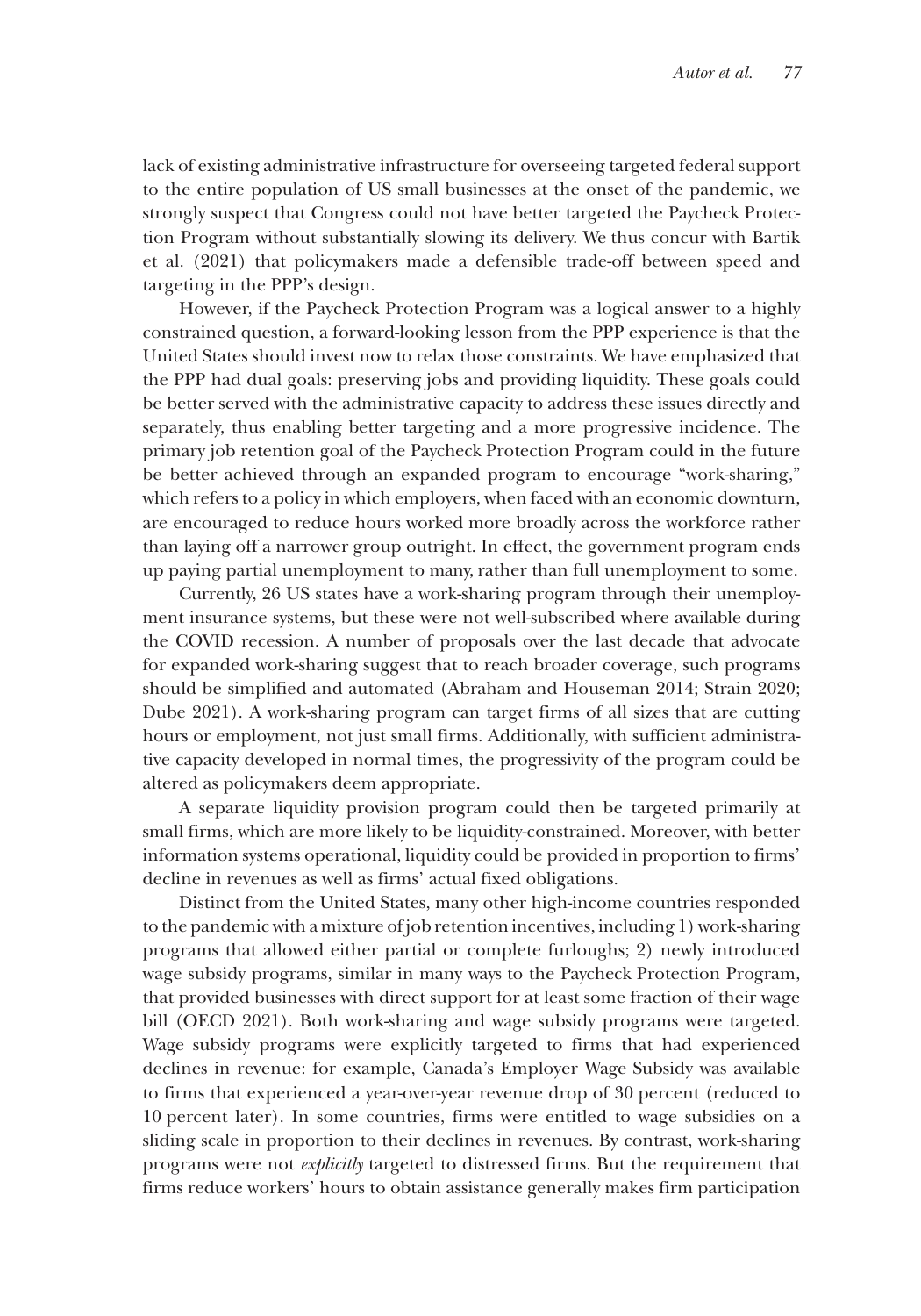unattractive absent a negative shock (for additional discussion in this symposium, see the paper by Giupponi, Landais, and Lapeyre). Of course, the details of these programs, such as the length of benefits and the extent to which non-payroll expenses are covered, as well as their efficacy, varies across countries.

A key lesson from these cross-national comparisons is that targeted business support systems were feasible and rapidly scalable in other high-income countries because administrative systems for monitoring worker hours and topping up paychecks were already in place prior to the pandemic. Lacking such systems, the United States chose to administer emergency aid using a fire hose rather than a fire extinguisher, with the predictable consequence that virtually the entire small business sector was doused with money. This approach may have been necessary, but it was desirable only because the United States lacked viable alternatives. By building administrative capacity in the years ahead, the United States could more deftly target, calibrate, and deploy its emergency business response systems when most needed. This investment will pay off in the near term in improvements of existing programs, such as work sharing—and will pay off again when the next crisis arises.

■ *At the Federal Reserve Board, we thank Christopher Kurz and Norman Morin for support, Kendra Robbins and Eleanor Warren for excellent research assistance, and Kevin Moore for updating the analysis in Bhutta et al. (2020). We thank Tolga Tuncoglu of ADP for superb*  assistance with matching the SBA PPP loan data into the ADP data. We thank Michael *Dalton, Andrew Goodman-Bacon, Erik Hurst, Katie Lim, Adam Looney, Joseph Nichols, Ryan Nunn, Matthew Shapiro, Liyang Sun, and Eric Zwick for helpful discussion. Autor acknowledges financial support from the Smith Richardson Foundation (#20202252), Accenture LLP (#027843-0001), the Andrew Carnegie Fellowship (G-F-19-56882), and the Washington Center for Equitable Growth (APP-01666). The analysis and conclusions set forth here are those of the authors and do not indicate concurrence by other members of the Federal Reserve Board research staff, by the Board of Governors, or by ADP (ADP's data privacy policy can be found at [https://www.adp.com/about-adp/data-privacy.aspx\)](https://www.adp.com/about-adp/data-privacy.aspx).*

#### **References**

- **Agarwal, Sumit, Brent W. Ambrose, Luis A. Lopez, and Xue Xiao.** 2021. "Did the Paycheck Protection Program Help Small Businesses? Evidence from Commercial Mortgage-backed Securities." [https://](https://papers.ssrn.com/sol3/papers.cfm?abstract_id=3674960) [papers.ssrn.com/sol3/papers.cfm?abstract\\_id=3674960](https://papers.ssrn.com/sol3/papers.cfm?abstract_id=3674960).
- **Amiram, Dan, and Daniel Rabetti.** 2020. "The Relevance of Relationship Lending in Times of Crisis."

**Abraham, Katherine G., and Susan N. Houseman.** 2014. "Proposal 12: Work Sharing to Reduce Unemployment." *Policies to Address Poverty in America*, edited by Melissa S. Kearney and Benjamin H. Harris, 1–10. Washington, DC: The Brookings Institution.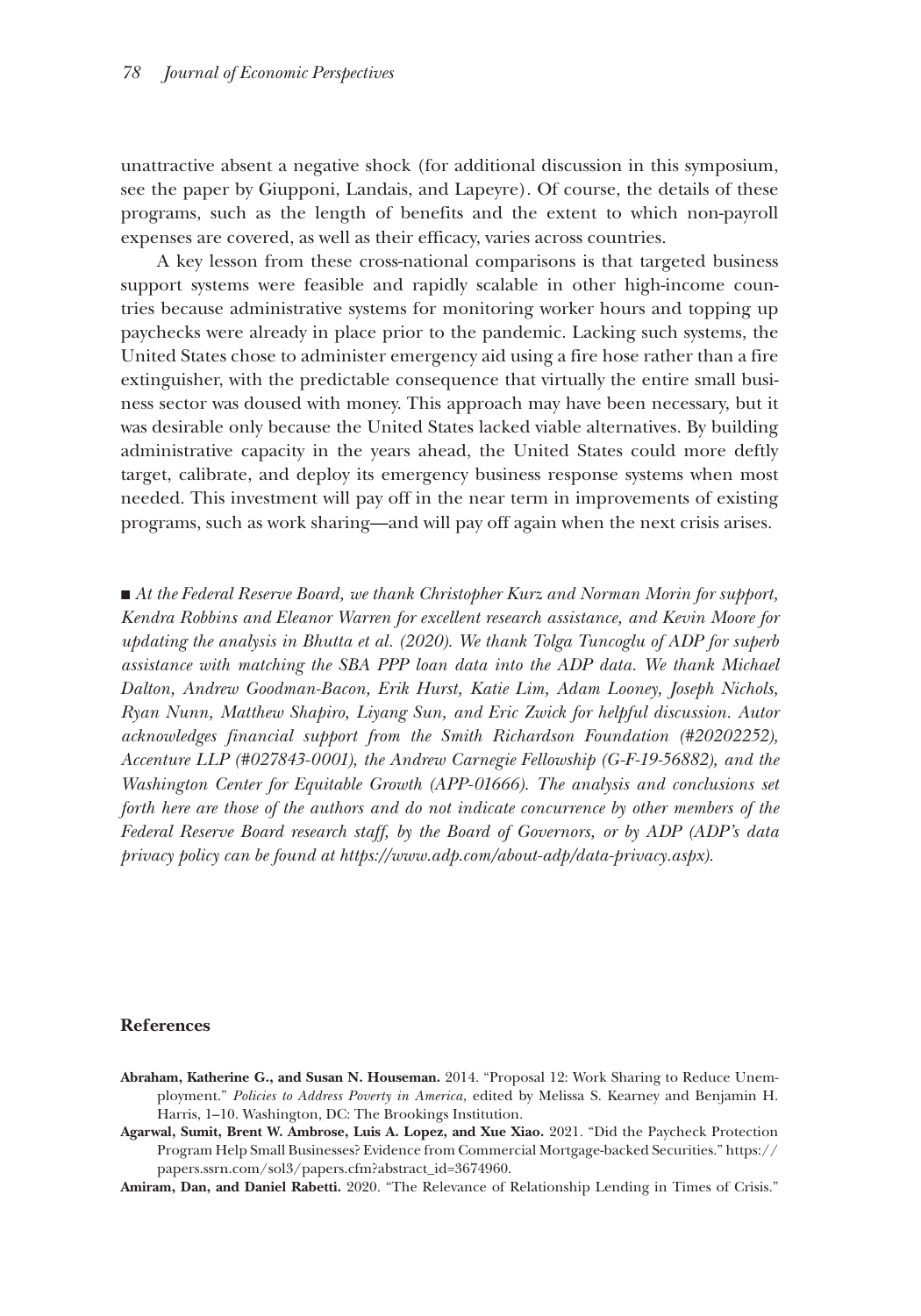[https://papers.ssrn.com/sol3/papers.cfm?abstract\\_id=3701587.](https://papers.ssrn.com/sol3/papers.cfm?abstract_id=3701587)

- **Anbil, Sriya, Mark Carlson, and Mary-Frances Styczynski.** 2021. "The Effect of the PPPLF on PPP Lending by Commercial Banks." FEDS Working Paper 2021-030.
- **Autor, David, David Cho, Leland Crane, Mita Goldar, Byron Lutz, Joshua Montes, William B. Peterman, David Ratner, Daniel Villar, and Ahu Yildirmaz.** 2020. "An Evaluation of the Paycheck Protection Program Using Administrative Payroll Microdata." [https://economics.mit.edu/files/20094.](https://economics.mit.edu/files/20094)
- **Bartik, Alexander W., Marianne Bertrand, Feng Lin, Jesse Rothstein, and Matthew Unrath.** 2020a. "Measuring the Labor Market at the Onset of the COVID-19 Crisis." *Brookings Papers on Economic Activity*.
- **Bartik, Alexander W., Marianne Bertrand, Zoe Cullen, Edward L. Glaeser, Michael Luca, and Christopher Stanton.** 2020b. "The Impact of COVID-19 on Small Business Outcomes and Expectations." *Proceedings of the National Academy of Sciences* 117 (30): 17656–17666.
- **Bartik, Alexander W., Zoe B. Cullen, Edward L. Glaeser, Michael Luca, Christopher T. Stanton, and Adi Sunderam.** 2021. "The Targeting and Impact of Paycheck Protection Program Loans to Small Businesses." NBER Working Paper 27623.
- **Bernstein, Jared, and Jesse Rothstein.** 2020. "A Fast, Simple Way to Get Support to Workers without Paid Leave." *Washington Post*, March 10. [https://www.washingtonpost.com/outlook/2020/03/10/](https://www.washingtonpost.com/outlook/2020/03/10/fast-simple-way-get-support-workers-without-paid-leave/) [fast-simple-way-get-support-workers-without-paid-leave/](https://www.washingtonpost.com/outlook/2020/03/10/fast-simple-way-get-support-workers-without-paid-leave/).
- **Bhutta, Neil, Jacqueline Blair, Lisa Dettling, and Kevin Moore.** 2020. "COVID-19, The CARES act, and Families' Financial Security." *National Tax Journal* 73 (3): 645–72.
- **Boesch, Tyler, Katherine Lim, and Ryan Nunn.** 2021. "What Did and Didn't Work in Unemployment Insurance during the Pandemic." *Federal Reserve Bank of Minneapolis*.
- **Brayton, Flint, Thomas Laubach, and David Reifschneider.** 2014. "The FRB/US Model: A Tool for Macroeconomic Policy Analysis." [https://www.federalreserve.gov/econresdata/notes/feds](https://www.federalreserve.gov/econresdata/notes/feds-notes/2014/a-tool-for-macroeconomic-policy-analysis.html)[notes/2014/a-tool-for-macroeconomic-policy-analysis.html](https://www.federalreserve.gov/econresdata/notes/feds-notes/2014/a-tool-for-macroeconomic-policy-analysis.html).
- **Brevoort, Kenneth P., John A. Holmes, and John D. Wolken.** 2010. "Distance Still Matters: The Information Revolution in Small Business Lending and the Persistent Role of Location, 1993–2003." FEDS Working Paper 2010-08.
- **Callaway, Brantly, and Pedro H.C. Sant'Anna.** 2020. "Difference-in-Differences with Multiple Time Periods." *Journal of Econometrics* 225 (2): 200–30.
- **Cashin, David, Jamie Lenney, Byron Lutz, and William Peterman.** 2018. "Fiscal Policy and Aggregate Demand in the USA before, during, and following the Great Recession." *International Tax and Public Finance* 25: 1519–58.
- **Congressional Budget Office.** 2020a. *The Distribution of Household Income, 2017*. Congressional Budget Office.
- **Congressional Budget Office.** 2020b. "The Effects of Pandemic-Related Legislation on Output." Congressional Budget Office.
- **Chetty, Raj, John N. Friedman, Nathaniel Hendren, Michael Stepner, and The Opportunity Insights Team.** 2020. "How Did COVID-19 and Stabilization Policies Affect Spending and Employment? A New Real-Time Economic Tracker Based on Private Sector Data." NBER Working Paper 2743.
- **Chodorow-Reich, Gabriel, Olivier Darmouni, Stephan Luck, and Matthew Plosser.** 2021. "Bank Liquidity Provision across the Firm Size Distribution." *Journal of Financial Economics*.
- **Cororaton, Anna, and Samuel Rosen.** 2021. "Public Firm Borrowers of the US Paycheck Protection Program." *Review of Corporate Finance Studies* 10 (4): 641–93*.*
- **Crane, Leland D., Ryan A. Decker, Aaron B. Flaaen, Adrian Hamins-Puertolas, and Christopher J. Kurz.**  2020. "Business Exit During the COVID-19 Pandemic: Non-Traditional Measures in Historical Context." Finance and Economics Discussion Series 2020-089.
- **Center for Economic Policy Research.** 2021. "CPS ORG Uniform Extracts, Version 2.5." Washington, DC.

**CRFB.** 2021. "Covid Money Tracker." [https://www.covidmoneytracker.org/.](https://www.covidmoneytracker.org/)

- **Dalton, Michael.** 2021. "Putting the Paycheck Protection Program into Perspective: An Analysis Using Administrative and Survey Data." Bureau of Labor Statistics Working Paper 542.
- **Decker, Ryan A., Robert J. Kurtzman, Byron F. Lutz, and Christopher J. Nekarda.** 2021. "Across the Universe: Policy Support for Employment and Revenue in the Pandemic Recession." *AEA Papers and Proceedings* 111 (May): 267–71.
- **Doniger, Cynthia L., and Benjamin Kay.** 2021. "Ten Days Late and Billions of Dollars Short: The Employment Effects of Delays in Paycheck Protection Program Financing." [https://papers.ssrn.com/](https://papers.ssrn.com/sol3/papers.cfm?abstract_id=3747223) [sol3/papers.cfm?abstract\\_id=3747223](https://papers.ssrn.com/sol3/papers.cfm?abstract_id=3747223).